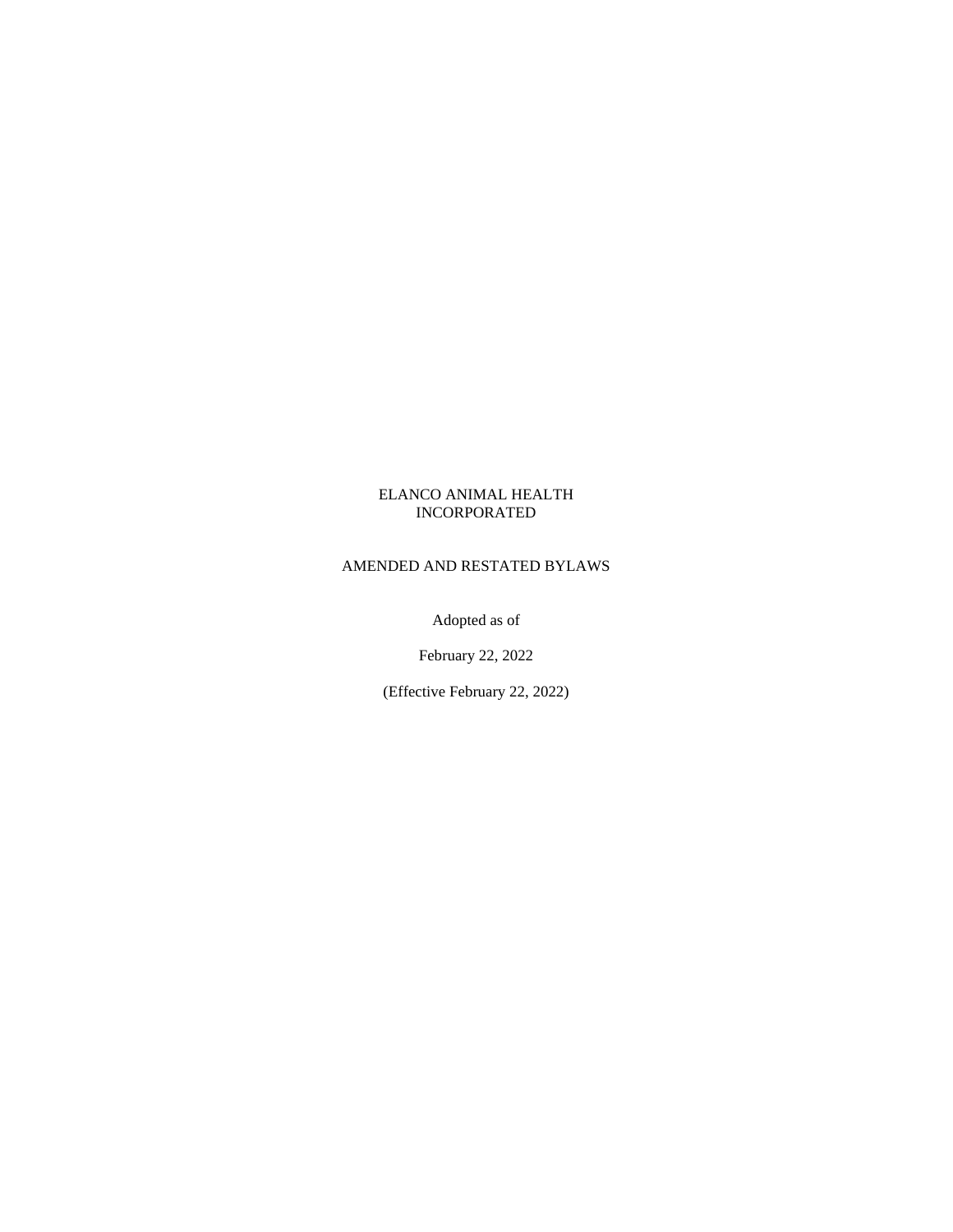# ELANCO ANIMAL HEALTH INCORPORATED

## AMENDED AND RESTATED BYLAWS

# **INDEX**

| <b>SECTION 1.1.</b>  |                                                                                      |  |  |  |
|----------------------|--------------------------------------------------------------------------------------|--|--|--|
| <b>SECTION 1.2.</b>  |                                                                                      |  |  |  |
| <b>SECTION 1.3.</b>  |                                                                                      |  |  |  |
| <b>SECTION 1.4.</b>  |                                                                                      |  |  |  |
| <b>SECTION 1.5.</b>  |                                                                                      |  |  |  |
| <b>SECTION 1.6.</b>  |                                                                                      |  |  |  |
| SECTION 1.7.         |                                                                                      |  |  |  |
| <b>SECTION 1.8.</b>  |                                                                                      |  |  |  |
| <b>SECTION 1.9.</b>  |                                                                                      |  |  |  |
| <b>SECTION 1.10.</b> |                                                                                      |  |  |  |
|                      |                                                                                      |  |  |  |
| <b>SECTION 1.11.</b> | Inclusion of Shareholder Director Nominations in the Corporation's Proxy Materials 6 |  |  |  |
|                      |                                                                                      |  |  |  |
| <b>SECTION 2.1.</b>  |                                                                                      |  |  |  |
| <b>SECTION 2.2.</b>  |                                                                                      |  |  |  |
| <b>SECTION 2.3.</b>  |                                                                                      |  |  |  |
| <b>SECTION 2.4.</b>  |                                                                                      |  |  |  |
| <b>SECTION 2.5.</b>  |                                                                                      |  |  |  |
| <b>SECTION 2.6.</b>  |                                                                                      |  |  |  |
| SECTION 2.7.         |                                                                                      |  |  |  |
| <b>SECTION 2.8.</b>  |                                                                                      |  |  |  |
| <b>SECTION 2.9.</b>  |                                                                                      |  |  |  |
| <b>SECTION 2.10.</b> |                                                                                      |  |  |  |
|                      |                                                                                      |  |  |  |
|                      |                                                                                      |  |  |  |
|                      |                                                                                      |  |  |  |
|                      |                                                                                      |  |  |  |
|                      |                                                                                      |  |  |  |
| <b>SECTION 3.1.</b>  |                                                                                      |  |  |  |
| <b>SECTION 3.2.</b>  |                                                                                      |  |  |  |
| SECTION 3.3.         |                                                                                      |  |  |  |
| <b>SECTION 3.4.</b>  |                                                                                      |  |  |  |
| <b>SECTION 3.5.</b>  |                                                                                      |  |  |  |
| <b>SECTION 3.6.</b>  |                                                                                      |  |  |  |
| SECTION 3.7.         |                                                                                      |  |  |  |
| <b>SECTION 3.8.</b>  |                                                                                      |  |  |  |
| <b>SECTION 3.9.</b>  |                                                                                      |  |  |  |
|                      |                                                                                      |  |  |  |
|                      |                                                                                      |  |  |  |
| <b>SECTION 4.1.</b>  |                                                                                      |  |  |  |
| <b>SECTION 4.2.</b>  |                                                                                      |  |  |  |
| <b>SECTION 4.3.</b>  |                                                                                      |  |  |  |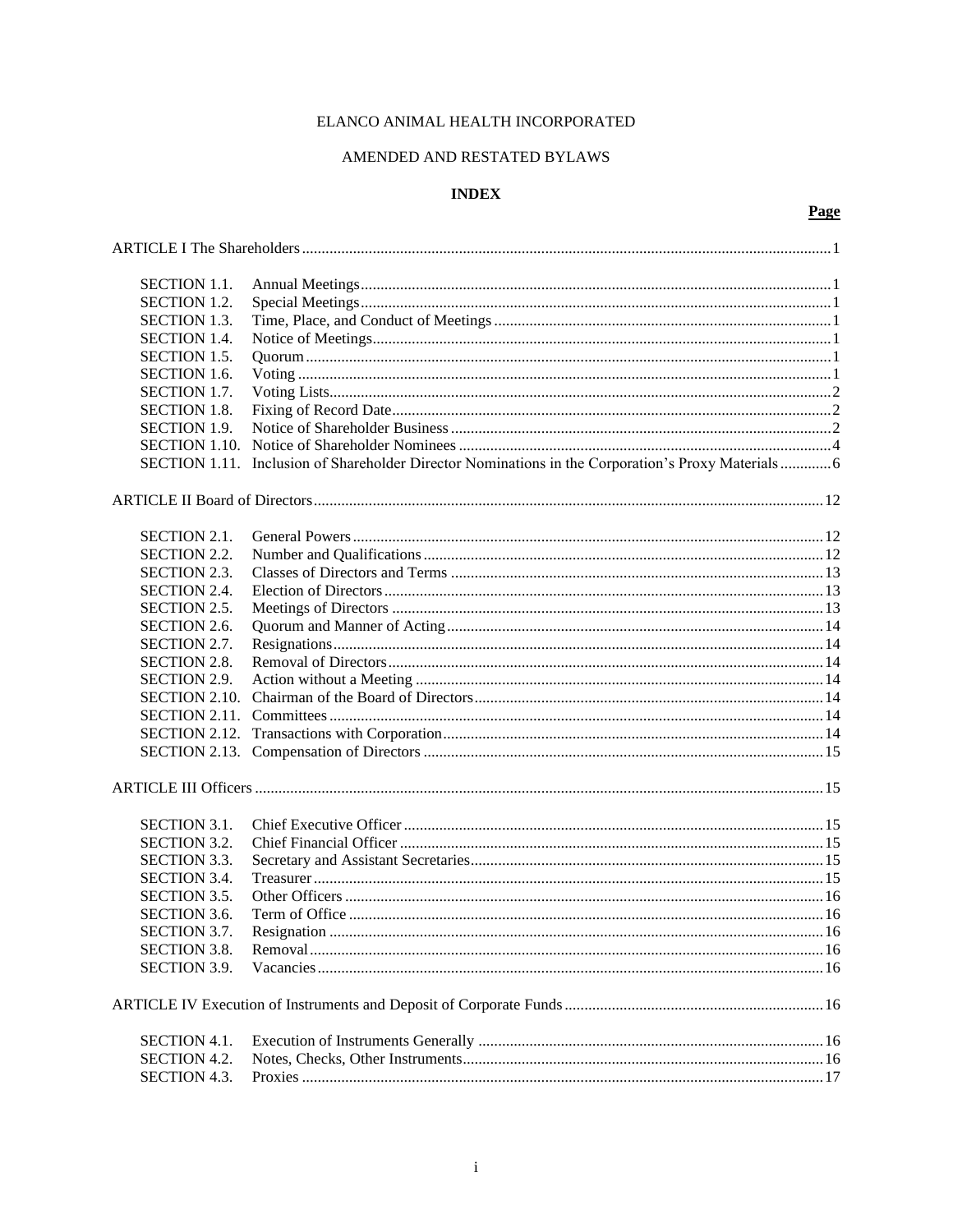| <b>SECTION 5.1.</b> |                                                                          |  |
|---------------------|--------------------------------------------------------------------------|--|
| <b>SECTION 5.2.</b> |                                                                          |  |
| <b>SECTION 5.3.</b> |                                                                          |  |
| <b>SECTION 5.4.</b> |                                                                          |  |
| <b>SECTION 5.5.</b> |                                                                          |  |
|                     |                                                                          |  |
| <b>SECTION 6.1.</b> |                                                                          |  |
| <b>SECTION 6.2.</b> |                                                                          |  |
| <b>SECTION 6.3.</b> |                                                                          |  |
| <b>SECTION 6.4.</b> |                                                                          |  |
| SECTION 6.5.        | Procedures; Presumptions and Effect of Certain Proceedings; Remedies  19 |  |
| <b>SECTION 6.6.</b> |                                                                          |  |
| SECTION 6.7.        |                                                                          |  |
| <b>SECTION 6.8.</b> |                                                                          |  |
| <b>SECTION 6.9.</b> |                                                                          |  |
|                     |                                                                          |  |
| <b>SECTION 7.1.</b> |                                                                          |  |
| <b>SECTION 7.2.</b> |                                                                          |  |
| <b>SECTION 7.3.</b> |                                                                          |  |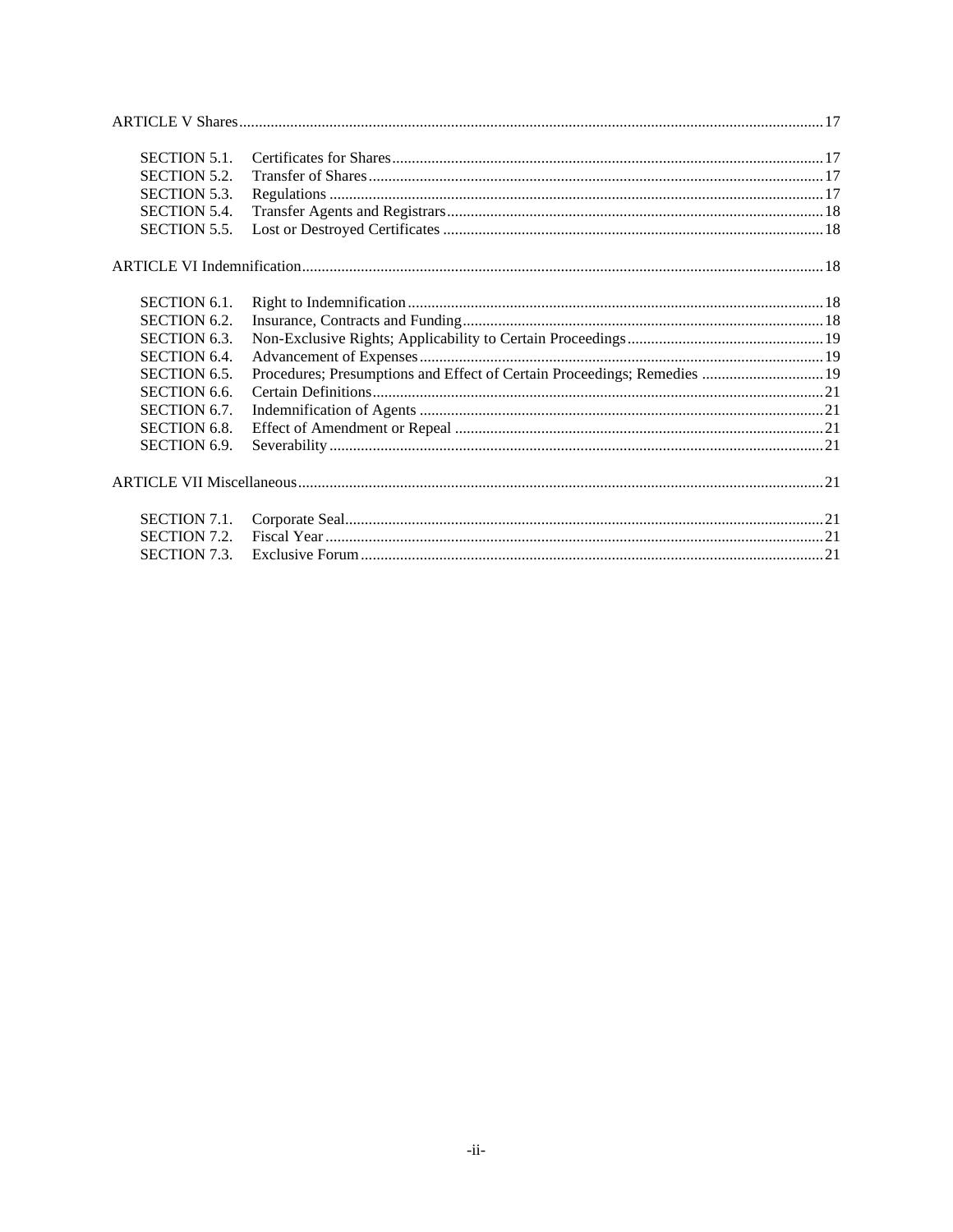## **AMENDED AND RESTATED BYLAWS of ELANCO ANIMAL HEALTH INCORPORATED**

(an Indiana Corporation)

## **ARTICLE I**

### **The Shareholders**

<span id="page-3-1"></span><span id="page-3-0"></span>*SECTION 1.1. Annual Meetings*. The annual meeting of the shareholders of the Corporation for the election of directors and for the transaction of such other business as properly may come before the meeting shall be held on such date and at such time as shall be designated by resolution of the Board of Directors from time to time. Failure to hold an annual meeting of the shareholders at such designated time shall not affect otherwise valid corporate acts or work a forfeiture or dissolution of the Corporation. The Chairman or the Board of Directors may postpone, reschedule or cancel any annual meeting previously called by the Board of Directors.

<span id="page-3-2"></span>*SECTION 1.2. Special Meetings*. Special meetings of the shareholders may be called at any time only by the Board of Directors or the Chairman of the Board of Directors. The Chairman or the Board of Directors may postpone, reschedule or cancel any special meeting previously called by the Board of Directors or the Chairman.

<span id="page-3-3"></span>*SECTION 1.3. Time, Place, and Conduct of Meetings*. Subject to Section 1.1, each meeting of the shareholders shall be held at such time of day and at such place or no place, solely by means of remote communication, as may be fixed by the Board of Directors, either within or without the State of Indiana, as shall be determined by the Board of Directors. Each adjourned meeting of the shareholders shall be held at such time and place as may be provided in the motion for adjournment. The chairman of each meeting shall have sole authority to decide questions relating to the conduct of that meeting.

<span id="page-3-4"></span>*SECTION 1.4. Notice of Meetings*. The Secretary shall cause a written or printed notice of the place, day and hour and the purpose or purposes of each meeting of the shareholders to be delivered or mailed (which may include by facsimile or other form of electronic communication) at least ten (10) but not more than sixty (60) days prior to the meeting, to each shareholder of record entitled to vote at the meeting, at the shareholder's address as the same appears on the records maintained by the Corporation. Notice of any such shareholders meeting may be waived by any shareholder by delivering a written waiver to the Secretary before or after such meeting. Attendance at any meeting in person or by proxy when the instrument of proxy sets forth in reasonable detail the purpose or purposes for which the meeting is called, shall constitute a waiver of notice thereof. Notice of any adjourned meeting of the shareholders of the Corporation shall not be required to be given unless otherwise required by statute.

<span id="page-3-5"></span>*SECTION 1.5. Quorum*. At any meeting of the shareholders, a majority of the outstanding shares entitled to vote on a matter at such meeting, represented in person or by proxy, shall constitute a quorum for action on that matter. In the absence of a quorum, the chairman of the meeting or the holders of a majority of the shares entitled to vote present in person or by proxy or if no shareholder entitled to vote is present in person or by proxy any officer entitled to preside at or act as Secretary of such meeting, may adjourn such meeting from time to time, until a quorum shall be present. At any such adjourned meeting at which a quorum may be present, any business may be transacted which might have been transacted at the meeting as originally called.

<span id="page-3-6"></span>*SECTION 1.6. Voting*. Except as otherwise provided by statute or by the Articles of Incorporation of the Corporation (as amended, restated or otherwise modified from time to time, the "Articles of Incorporation"), at each meeting of the shareholders each holder of shares entitled to vote shall have the right to one vote for each share standing in the shareholder's name on the books of the Corporation on the record date fixed for the meeting under Section 1.8. Each shareholder entitled to vote shall be entitled to vote in person or by proxy executed in writing (which shall include facsimile) or transmitted by electronic submission by the shareholder or a duly authorized attorney in fact. Unless otherwise specified in the Articles of Incorporation or by applicable statute, the vote of shareholders approving any matter, other than the election of directors, shall require that the votes cast in favor of the matter exceed the votes cast opposing the matter at a meeting at which a quorum is present. In the event that more than one group of shares is entitled to vote as a separate voting group, the vote of each group shall be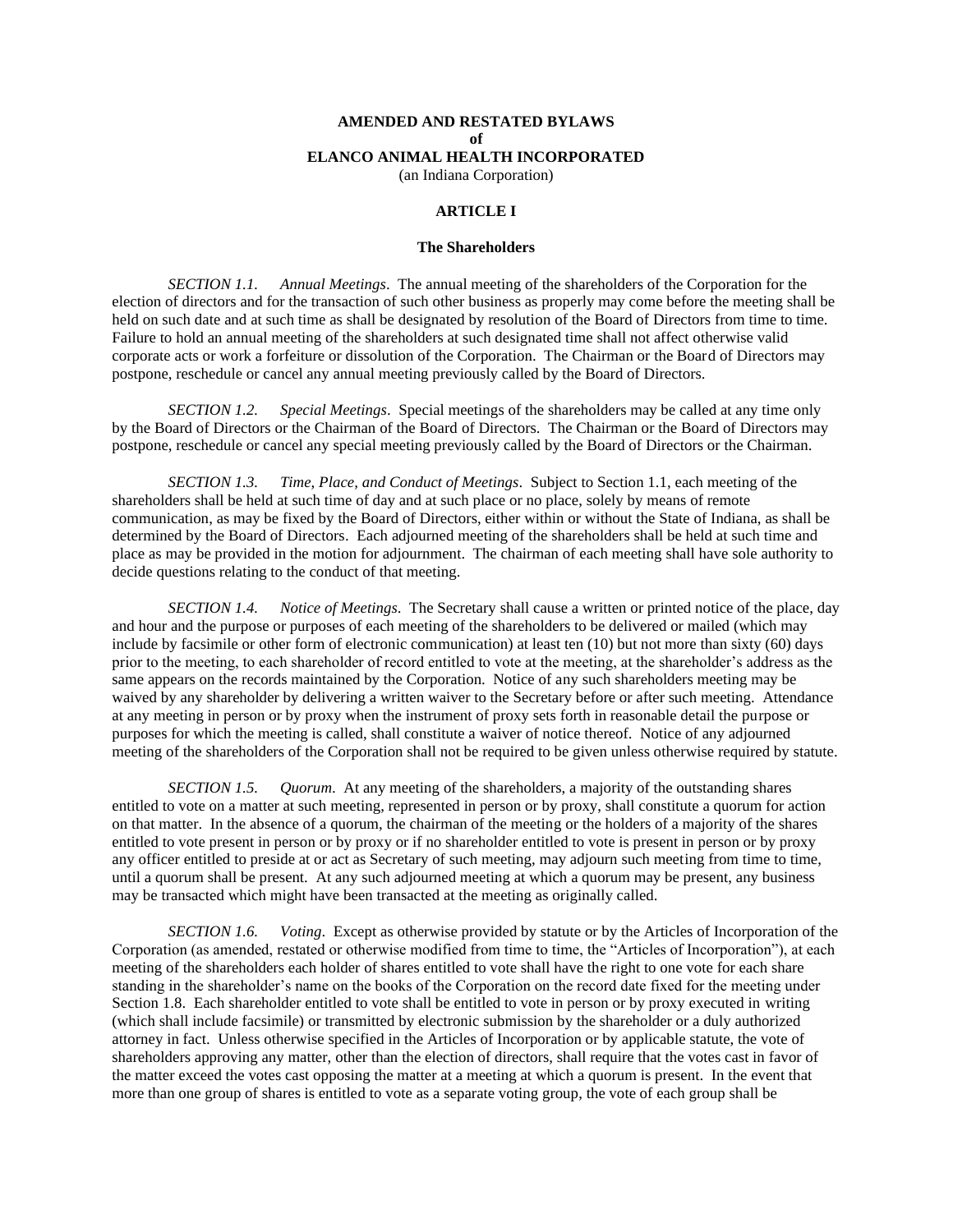considered and decided separately. Directors shall be elected by a plurality of the votes properly cast, as set forth in Article 13 of the Articles of Incorporation.

<span id="page-4-0"></span>*SECTION 1.7. Voting Lists*. The Secretary shall make or cause to be made, after a record date for a meeting of shareholders has been fixed under Section 1.8 and at least five (5) days before such meeting, a complete list of the shareholders entitled to vote at such meeting, arranged in alphabetical order, with the address of each such shareholder and the number of shares so entitled to vote held by each. The Corporation shall not be required to include electronic mail addresses or other electronic contact information on such list. Such list shall be on file at the principal office of the Corporation and subject to inspection on written demand by any shareholder entitled to vote at the meeting; provided that (i) the shareholder's demand is made in good faith for a proper purpose; (ii) the shareholder describes with reasonable particularity the shareholder's purpose; and (iii) the list is directly connected with the shareholder's purpose. Such list shall be produced and kept open at the time and place of the meeting and subject to the inspection of any such shareholder during the holding of such meeting or any adjournment. Except as otherwise required by law, such list shall be the only evidence as to who are the shareholders entitled to vote at any meeting of the shareholders. In the event that more than one group of shares is entitled to vote as a separate voting group at the meeting, there shall be a separate listing of the shareholders of each group.

<span id="page-4-1"></span>*SECTION 1.8. Fixing of Record Date*. For the purpose of determining shareholders entitled to notice of or to vote at any meeting of shareholders or any adjournment thereof, or entitled to receive payment of any dividend, or in order to make a determination of shareholders for any other proper purpose, the Board of Directors shall fix in advance a date as the record date for any such determination of shareholders, not more than seventy (70) days prior to the date on which the particular action requiring this determination of shareholders is to be taken. When a determination of shareholders entitled to vote at any meeting of shareholders has been made as provided in this section, the determination shall, to the extent permitted by law, apply to any adjournment thereof.

### *SECTION 1.9. Notice of Shareholder Business*.

<span id="page-4-2"></span>(a) At an annual meeting of the shareholders, the only items of business that shall be conducted are those which are proper subjects for action by the shareholders under Indiana law and which have been properly brought before the meeting. To be properly brought before an annual meeting, business must be (i) specified in the notice of meeting (or any supplement thereto) given by or at the direction of the Board of Directors, (ii) otherwise properly brought before the meeting by or at the direction of the Board of Directors, or (iii) otherwise properly brought before the meeting by a shareholder in accordance with this Section 1.9. Except for proposals properly made in accordance with Rule 14a-8 under the Securities Exchange Act of 1934, as amended, and the rules and regulations thereunder (as so amended and inclusive of such rules and regulations, the "Exchange Act"), and included in the notice of meeting given by or at the direction of the Board of Directors, the foregoing clause (iii) shall be the exclusive means by which a shareholder may propose business to be brought before the meeting. For any item of business (other than nomination of a person for election as a director which is subject to Section 1.10) to be properly brought before an annual meeting by a shareholder, the shareholder proposing the item of business (a "proposing shareholder") must (A) be a record owner of shares of the Corporation's common stock both at the time of giving the notice provided for in this Section 1.9 and at the time of the meeting, (B) be entitled to vote at the meeting, (C) have the legal right and authority to make the proposal for consideration at the meeting, (D) have given a notice which is timely as required by subsection (b) and in proper form as required by subsection (c), and (E) appear at the meeting in person or by a designated representative to present the item of business.

(b) To be timely, a proposing shareholder's notice must be delivered to or mailed and received by the Secretary at the principal executive offices of the Corporation not later than the close of business on the date that is no less than ninety (90) calendar days nor more than one hundred twenty (120) calendar days in advance of the anniversary date of the Corporation's last annual meeting of shareholders; provided, however, that in the event that no annual meeting was held in the previous year or the date of the annual meeting has been changed by more than thirty (30) days from the anniversary date of the Corporation's last annual meeting of shareholders, notice by the proposing shareholder to be timely must be so received not later than the close of business on the later of one hundred twenty (120) calendar days in advance of such annual meeting or, if later, ten (10) calendar days following the date on which public disclosure of the date of the meeting is first made. For purposes of this Section 1.9 and Section 1.10, "public disclosure" means disclosure in a press release reported by a national news service or in a document publicly filed by the Corporation with the Securities and Exchange Commission pursuant to Sections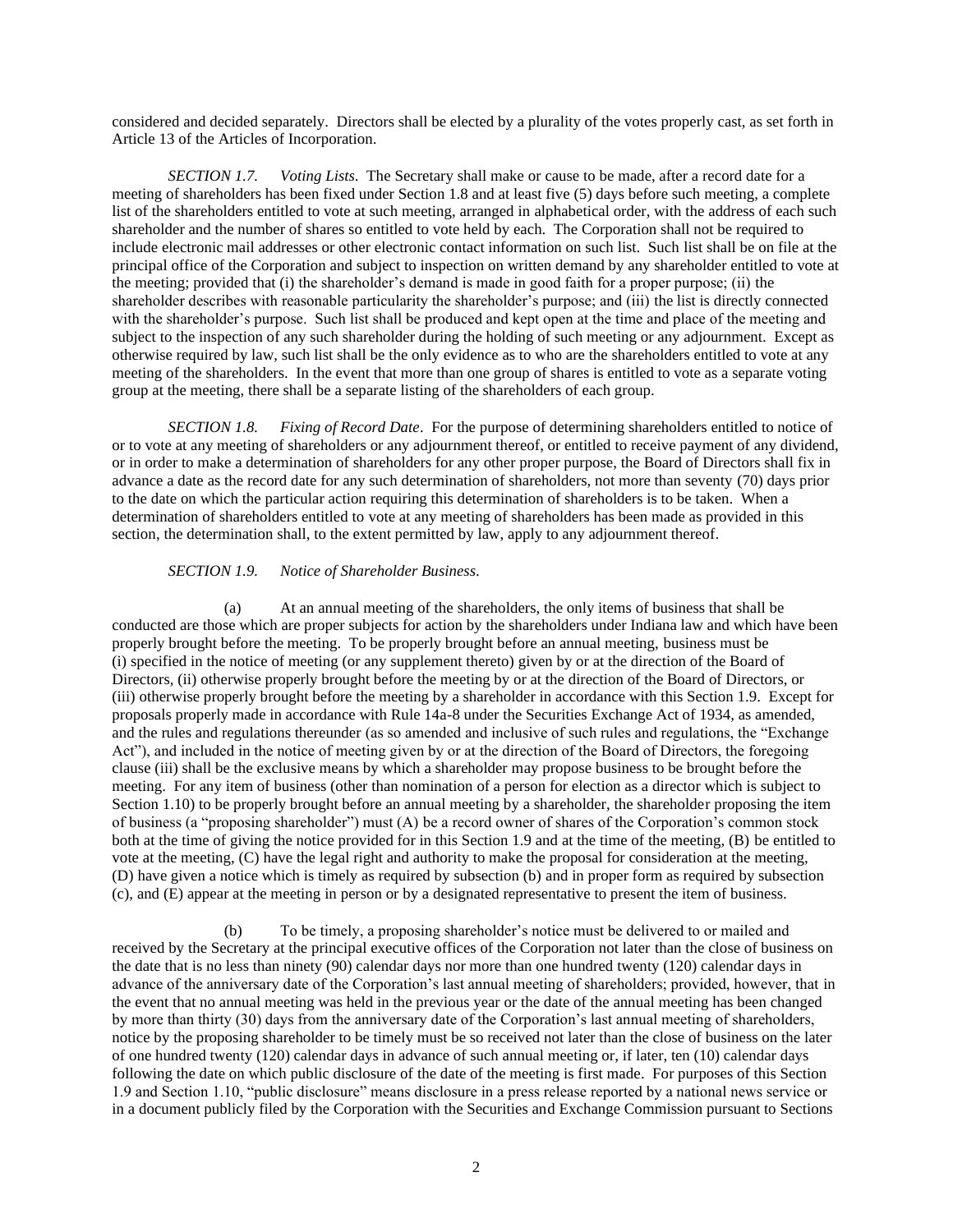13, 14, or 15(d) of the Exchange Act. No adjournment or postponement of an annual meeting or announcement thereof shall commence a new time period for the giving of a timely notice as described above.

(c) To be in proper form, a proposing shareholder's notice to the Secretary shall set forth (i) the name and record address of the proposing shareholder(s); (ii) the class and number of the Corporation's shares which are beneficially owned by the proposing shareholder(s) and Shareholder Associated Persons (as defined below); (iii) a brief description of any derivative instrument (as defined in IND. CODE §23-1-20-6.5 as in effect on August 8, 2019) or other agreement, arrangement, or understanding (including any swaps, warrants, short positions, profits interests, options, hedging transactions, or borrowed or loaned shares) with respect to the Corporation's shares, engaged in, directly or indirectly by the proposing shareholder(s) and Shareholder Associated Persons, where the purpose or effect of such instrument, agreement, arrangement or understanding is to increase or decrease such shareholders' or Shareholder Associated Persons' ability to share in the profits derived from any increase in the value of the Corporation's shares, mitigate economic exposure to changes in value of the shares, and/or increase or decrease the voting power of such shareholder(s) or Shareholder Associated Person(s); and (iv) as to each item of business being proposed (A) a brief description of the business to be brought before the annual meeting; (B) the reasons for conducting such business at the annual meeting; (C) the text of the proposal or business (including the text of any resolutions or amendments to the Articles of Incorporation or these Bylaws proposed for consideration); (D) any material interest of the proposing shareholder(s) and Shareholder Associated Persons in such business; (E) a brief description of all agreements, arrangements or understandings between or among the proposing shareholder(s) and Shareholder Associated Person(s) or between or among any proposing shareholder or Shareholder Associated Person and any other person or entity in connection with such business; (F) a representation whether the proposing shareholder or Shareholder Associated Person intends to deliver a proxy statement and/or form of proxy to holders of at least the percentage of the Corporation's outstanding shares required to approve the proposal and/or otherwise to solicit proxies from shareholders in support of the proposal; and (G) any other information relating to each such person that would be required to be disclosed in a proxy statement or other filing required to be made in connection with the solicitation of proxies by each such person with respect to the proposed business to be brought by each such person before the annual meeting pursuant to Section 14 of the Exchange Act, and the rules and regulations promulgated thereunder. For purposes of this Section 1.9 and Section 1.10, the term "beneficial ownership" shall have the meaning specified in IND. CODE §23-1-20-3.5 as in effect on August 8, 2019, and the term "Shareholder Associated Person" of any shareholder means (i) any person controlling, directly or indirectly, or acting in concert with, such shareholder, (ii) any beneficial owner of shares of stock of the Corporation owned of record or beneficially by such shareholder and on whose behalf the proposal or nomination, as applicable, is made, and (iii) any person controlling, controlled by or under common control with, or acting in concert with, any such person referred to in the preceding clauses (i) and (ii).

(d) A proposing shareholder shall further update and supplement such notice, if necessary, so that the information provided or required to be provided in the notice shall be true, correct and complete in all material respects (i) as of the record date for the meeting and (ii) as of the date that is ten (10) business days prior to the meeting or any adjournment thereof. Such updates shall be delivered to or mailed and received by the Secretary at the principal executive offices of the Corporation (A) in the case of the update required under subsection (i), not later than five (5) business days after the record date, and (B) in the case of the update required under subsection (ii), not later than seven (7) business days prior to the meeting or any adjournment thereof.

(e) No business shall be conducted at any annual meeting of shareholders except in accordance with the procedures set forth in this Section 1.9. The chairman of an annual meeting shall, if the facts warrant, determine and declare to the meeting that business was not properly brought before the meeting in accordance with the provisions of this Section 1.9, and if the chairman should so determine, he or she shall so declare to the meeting any such business not properly brought before the meeting shall not be transacted, notwithstanding that proxies may have been solicited in respect of such business.

(f) The requirements of this Section 1.9 shall apply to any item of business to be brought before a meeting of shareholders (other than the election of directors and any proposal properly made pursuant to Rule 14a-8 of the Exchange Act) regardless of whether the business is presented to shareholders directly at the meeting or by means of an independently financed proxy solicitation. The requirements of this Section 1.9 are included to provide the Corporation notice of a shareholder's intention to bring business before a meeting and shall not be construed as imposing upon any shareholder the requirement to seek approval from the Corporation as a condition precedent to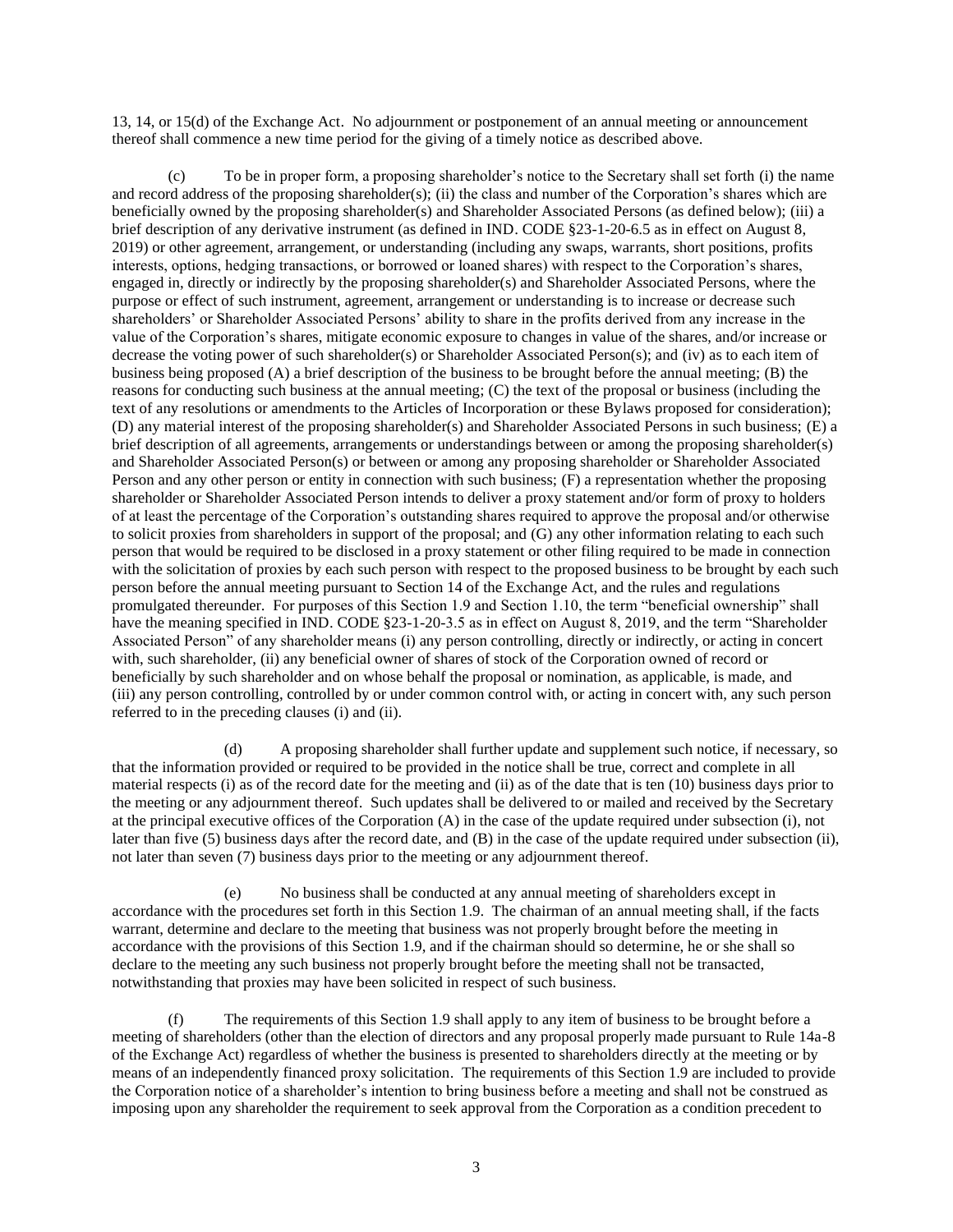bringing any such business before a meeting. Notwithstanding the foregoing provisions of this Section 1.9, a shareholder shall also comply with all applicable requirements of the Exchange Act with respect to business to be brought before a meeting of shareholders that is subject to this Section 1.9; provided, however, that any references in these Bylaws to the Exchange Act or the rules promulgated thereunder are not intended to and shall not limit the requirements applicable to business to be brought before a meeting of shareholders pursuant to these Bylaws.

(g) At any special meeting of the shareholders, only such business shall be conducted as shall have been brought before the meeting by or at the direction of the Board of Directors or the Chairman of the Board of Directors.

### *SECTION 1.10. Notice of Shareholder Nominees*.

<span id="page-6-0"></span>(a) Only persons who are nominated by or at the direction of the Board of Directors or by shareholders in accordance with the procedures set forth in this Section 1.10 shall be eligible for election as Directors, except as may be otherwise provided in the Articles of Incorporation with respect to the right of holders of preferred stock of the Corporation to nominate and elect a specified number of directors in certain circumstances. Nominations of persons for election to the Board of Directors in accordance with this Section 1.10 may be made (i) at or prior to a meeting of shareholders by or at the direction of the Board of Directors or by any nominating committee or person appointed by or at the direction of the Board of Directors, and (ii) at an annual meeting of shareholders or a special meeting of shareholders (but only if the election of Directors is a matter specified in the notice of special meeting) by any shareholder entitled to vote for the election of Directors at the meeting who complies with the notice procedures set forth in this Section 1.10 (a "nominating shareholder"). Such nominations shall be made pursuant to a notice which is timely as required by subsection (b) and in proper form as required by subsection (c) and any person proposed to be nominated (a "proposed nominee") must be eligible for election as required by subsection (e).

(b) To be timely, a nominating shareholder's notice, if it relates to an annual meeting of shareholders, must be delivered to or mailed and received by the Secretary at the principal executive offices of the Corporation not later than the close of business on the date that is not less than ninety (90) calendar days nor more than one hundred twenty (120) calendar days in advance of the anniversary date of the Corporation's last annual meeting of shareholders; provided, however, that in the event that no annual meeting was held in the previous year or the date of the annual meeting has been changed by more than thirty (30) days from the anniversary date of the Corporation's last annual meeting of shareholders, notice by the nominating shareholder to be timely must be so received not later than the close of business on the later of one hundred twenty (120) calendar days in advance of such annual meeting or, if later, ten (10) calendar days following the date on which public disclosure of the date of the meeting is first made. No adjournment or postponement of an annual meeting or announcement thereof shall commence a new time period for the giving of a timely notice as described above. If the nominating shareholder notice of a proposed nominee relates to a special meeting of shareholders at which directors are to be elected pursuant to the Corporation's notice of meeting, it must be delivered to or mailed and received by the Secretary of the Corporation at the principal executive offices of the Corporation not less than ninety (90) calendar days in advance of the date of the special meeting, or, if later, the tenth (10th) calendar day after public disclosure of the date of the special meeting is made.

(c) To be in proper form for purposes of this Section 1.10, a nominating shareholder's notice shall set forth: (i) the name and record address of the nominating shareholder(s) and their Shareholder Associated Person(s) (ii) the class and number of the Corporation's shares which are beneficially owned by the nominating shareholder(s) and the Shareholder Associated Person(s), (iii) a brief description of any derivative instrument (as defined in Section 1.9(c)(iii)) or any other agreement, arrangement, or understanding engaged in, directly or indirectly, by the nominating shareholder(s) and the Shareholder Associated Person(s) with respect to the Corporation's shares, (iv) as to each proposed nominee, (A) the proposed nominee's name, age, business address and residence address; (B) the proposed nominee's principal occupation or employment; (C) the class and number of the Corporation's shares which are beneficially owned by the proposed nominee; (D) a brief description of any derivative instrument (as defined in Section 1.9(c)(iii)) or any other agreement, arrangement, or understanding engaged in, directly or indirectly, by the proposed nominee with respect to the Corporation's shares; (E) a brief description of all material agreements, arrangements, understandings or relationships, including all direct or indirect compensatory arrangements, between or among the proposed nominee, the nominating shareholder(s) or any of the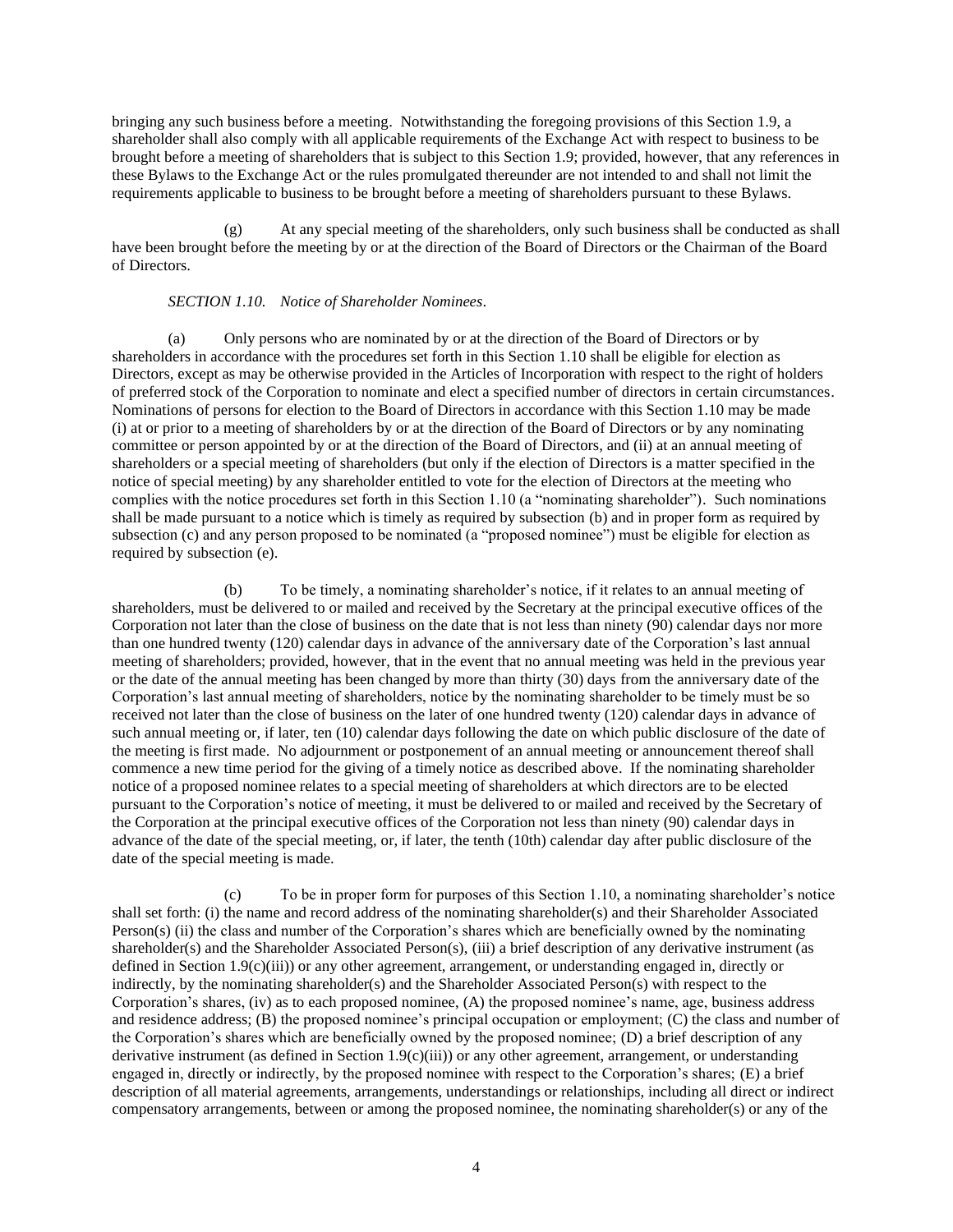Shareholder Associated Person(s); (F) a representation whether the nominating shareholder or any of the Shareholder Associated Person(s) intends to deliver a proxy statement and/or form of proxy to holders of at least the percentage of the Corporation's outstanding shares required to elect the proposed nominee and/or otherwise to solicit proxies from shareholders in support of the nomination; and (G) any other information relating to the proposed nominee that is required to be disclosed in solicitations of proxies for election of directors, or is otherwise required, in each case pursuant to Section 14 of the Exchange Act (including without limitation the proposed nominee's written consent to being named in the proxy statement as a nominee and to serving as a director if elected).

(d) A nominating shareholder shall further update and supplement such notice, if necessary, so that the information provided or required to be provided in the notice shall be true, correct and complete in all material respects (i) as of the record date for the meeting and (ii) as of the date that is ten (10) business days prior to the meeting or any adjournment thereof. Such updates shall be delivered to or mailed and received by the Secretary at the principal executive offices of the Corporation (A) in the case of the update required under subsection (i), not later than five (5) business days after the record date, and (B) in the case of the update required under subsection (ii), not later than seven (7) business days prior to the meeting or any adjournment thereof.

(e) To be eligible as a director of the Corporation, a proposed nominee must deliver (in accordance with the time periods prescribed for delivery of notice under paragraph (b) of this Section 1.10) to the Secretary at the principal executive offices of the Corporation a written questionnaire with respect to the background and qualification of the proposed nominee, including without limitation as to the independence of the proposed nominee (which questionnaire shall be provided by the Secretary upon written request) and a written representation and agreement (in the form provided by the Secretary upon written request) that the proposed nominee (i) is not and will not become a party to (A) any agreement, arrangement or understanding with, and has not given any commitment or assurance to, any person or entity as to how such person, if elected as a director of the Corporation, will act or vote on any issue or question (a "voting commitment") that has not been disclosed to the Corporation or (B) any voting commitment that could limit or interfere with such person's ability to comply, if elected as a director of the Corporation, with such person's fiduciary duties under applicable law, (ii) is not and will not become a party to any agreement, arrangement or understanding with any person or entity other than the Corporation with respect to any direct or indirect compensation, reimbursement or indemnification in connection with service or action as a director that has not been disclosed therein, and (iii) agrees, if elected, to serve as a member of the Board of Directors for the entire term and would be in compliance, if elected as a director of the Corporation, and will comply with all applicable codes of conduct, corporate governance, conflict of interest, confidentiality and stock ownership and trading policies and guidelines of the Corporation and other guidelines and policies applicable to members of the Board of Directors.

(f) The Corporation may require any proposed nominee to furnish such other information (i) as may reasonably be required by the Corporation to determine the eligibility of such proposed nominee to serve as an independent director of the Corporation under applicable listing rules or (ii) that could be material to a reasonable shareholder's understanding of the independence or lack of independence of such proposed nominee.

(g) The chairman of the meeting may, if the facts warrant, determine and declare to the meeting that a nomination was not so declared in accordance with the procedures prescribed by these Bylaws, and if the chairman should so determine, he or she shall so declare to the meeting and the defective nomination shall be disregarded, notwithstanding that proxies in respect of such nomination may have been received by the Corporation. The requirements of this Section 1.10 are included to provide the Corporation notice of a shareholder's intention to nominate a proposed nominee and shall not be construed as imposing upon any shareholder the requirement to seek approval from the Corporation as a condition precedent to nominating any such proposed nominee for a meeting of shareholders. Notwithstanding the foregoing provisions of this Section 1.10, a shareholder shall also comply with all applicable requirements of the Exchange Act with respect to the nomination of any director that is subject to this Section 1.10; provided, however, that any references in these Bylaws to the Exchange Act or the rules promulgated thereunder are not intended to and shall not limit the requirements applicable to nominations to be considered pursuant to these Bylaws. Nothing in this Section 1.10 shall be deemed to affect any rights of the holders of any series of preferred stock of the Corporation to elect directors pursuant to any applicable provisions of the Articles of Incorporation.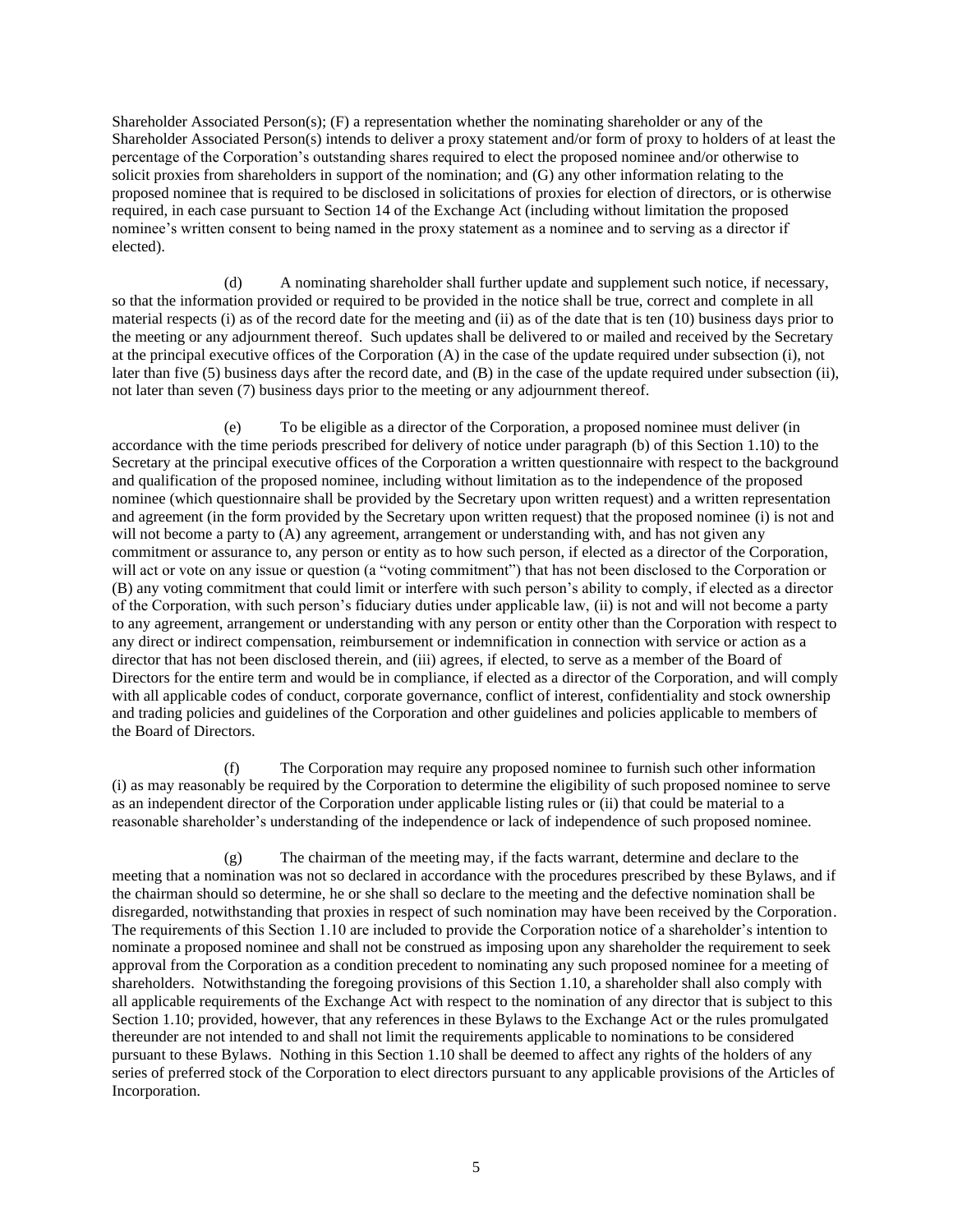<span id="page-8-0"></span>*SECTION 1.11. Inclusion of Shareholder Director Nominations in the Corporation's Proxy Materials*. Subject to the terms and conditions set forth in these Bylaws, the Corporation shall include in its proxy materials for an annual meeting of shareholders the name, together with the Required Information (as defined below), of any person nominated for election (the "Shareholder Nominee") to the Board of Directors by a shareholder or group of shareholders that satisfy the requirements of this Section 1.11, including qualifying as an Eligible Shareholder (as defined in paragraph (D) below) and that expressly requests at the time of providing the written notice required by this Section 1.11 (a "Proxy Access Notice") to have its nominee included in the Corporation's proxy materials pursuant to this Section 1.11. For the purposes of this Section 1.11:

(1) "Voting Stock" shall mean outstanding shares of capital stock of the Corporation entitled to vote generally for the election of Directors;

(2) "Constituent Holder" shall mean any shareholder, collective investment fund included within a Qualifying Fund (as defined in paragraph (E) below) or beneficial holder whose share ownership is counted for the purposes of qualifying as holding the Proxy Access Request Required Shares (as defined in paragraph (E) below) or qualifying as an Eligible Shareholder (as defined in paragraph (E) below);

(3) "affiliate" and "associate" shall have the meanings ascribed thereto in Rule 405 under the Securities Act of 1933; provided, however, that the term "partner" as used in the definition of "associate" shall not include any limited partner that is not involved in the management of the relevant partnership; and

(4) a shareholder (including any Constituent Holder) shall be deemed to "own" only those outstanding shares of Voting Stock as to which the shareholder itself (or such Constituent Holder itself) possesses both (a) the full voting and investment rights pertaining to the shares and (b) the full economic interest in (including the opportunity for profit and risk of loss on) such shares. The number of shares calculated in accordance with the foregoing clauses (a) and (b) shall be deemed not to include (and to the extent any of the following arrangements have been entered into by affiliates of the shareholder (or of any Constituent Holder), shall be reduced by) any shares (x) sold by such shareholder or Constituent Holder (or any of either's affiliates) in any transaction that has not been settled or closed, including any short sale, (y) borrowed by such shareholder or Constituent Holder (or any of either's affiliates) for any purposes or purchased by such shareholder or Constituent Holder (or any of either's affiliates) pursuant to an agreement to resell, or (z) subject to any option, warrant, forward contract, swap, contract of sale, other derivative or similar agreement entered into by such shareholder or Constituent Holder (or any of either's affiliates), whether any such instrument or agreement is to be settled with shares or with cash based on the notional amount or value of Voting Stock, in any such case which instrument or agreement has, or is intended to have, or if exercised by either party thereto would have, the purpose or effect of (i) reducing in any manner, to any extent or at any time in the future, such shareholder's or Constituent Holder's (or either's affiliate's) full right to vote or direct the voting of any such shares, and/or (ii) hedging, offsetting or altering to any degree gain or loss arising from the full economic ownership of such shares by such shareholder or Constituent Holder (or either's affiliate), other than any such arrangements solely involving an exchange listed multi-industry market index fund in which Voting Stock represents at the time of entry into such arrangement less than 10% of the proportionate value of such index. A shareholder (including any Constituent Holder) shall "own" shares held in the name of a nominee or other intermediary so long as the shareholder itself (or such Constituent Holder itself) retains the right to instruct how the shares are voted with respect to the election of Directors and the right to direct the disposition thereof and possesses the full economic interest in the shares. A shareholder's (including any Constituent Holder's) ownership of shares shall be deemed to continue during any period (i) in which shares have been loaned in the ordinary course of business if the person claiming ownership may recall such loaned shares on no more than three business days' notice and has recalled such loaned shares as of the date of the Proxy Access Notice and holds such shares through the date of the annual meeting of shareholders or (ii) any voting power over such shares has been delegated by means of a proxy, power of attorney or other instrument or arrangement which in all such cases is revocable at any time by the shareholder. The terms "owned," "owning" and other variations of the word "own" shall have correlative meanings.

(a) For purposes of this Section 1.11, the "Required Information" that the Corporation will include in its proxy statement is (1) the information concerning the Shareholder Nominee and the Eligible Shareholder that the Corporation determines is required to be disclosed in the Corporation's proxy statement by the regulations promulgated under the Exchange Act; and (2) if the Eligible Shareholder so elects, a Statement (as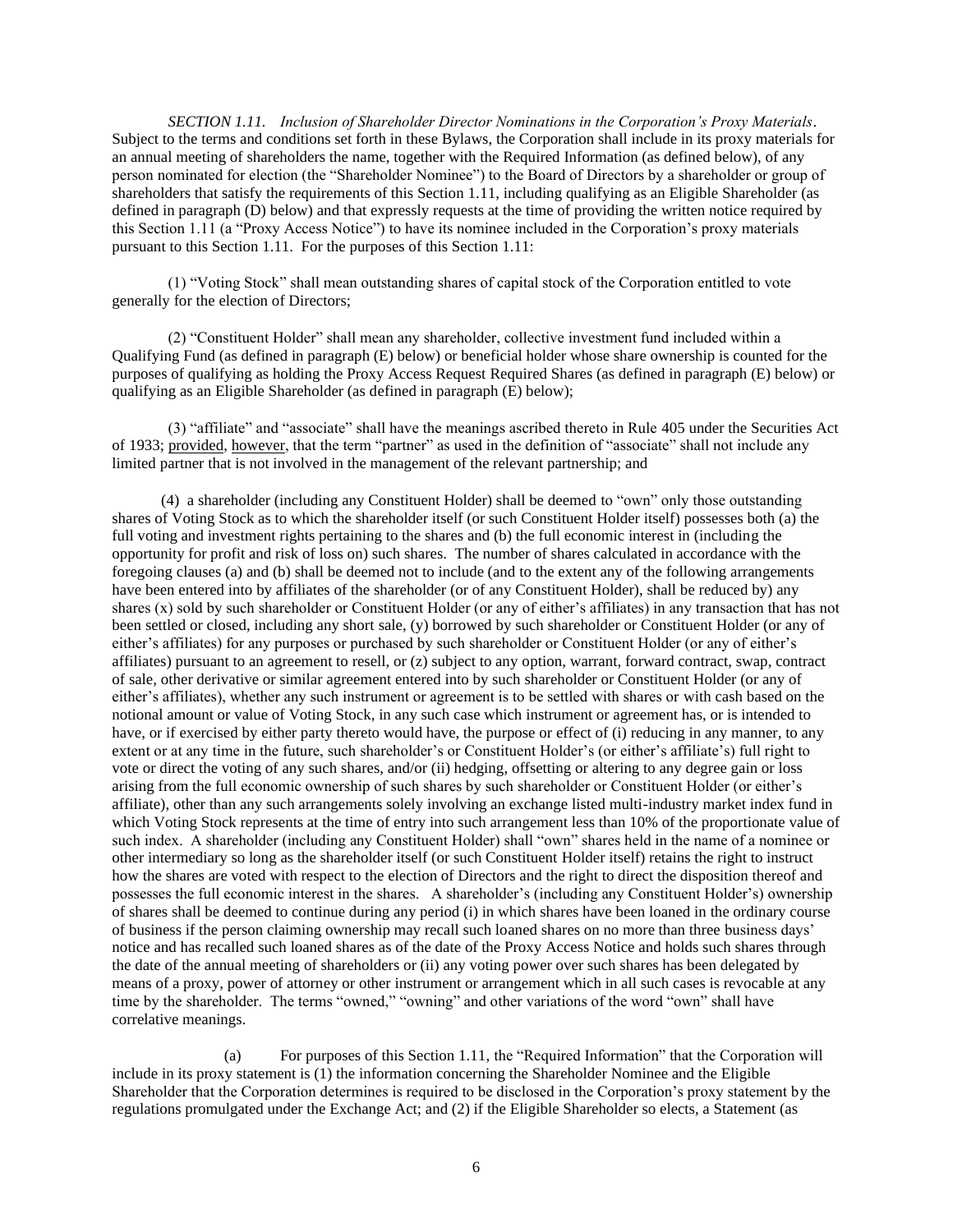defined in paragraph (F) below). The Corporation shall also include the name of the Shareholder Nominee in its proxy card. For the avoidance of doubt, and any other provision of these Bylaws notwithstanding, the Corporation may in its sole discretion solicit against, and include in the proxy statement its own statements or other information relating to, any Eligible Shareholder and/or Shareholder Nominee, including any information provided to the Corporation with respect to the foregoing.

(b) To be timely, a shareholder's Proxy Access Notice must be delivered to or mailed and received by the Secretary at the principal executive offices of the Corporation within the time periods applicable to shareholder notices of nominations pursuant to Section 1.10 of these Bylaws. In no event shall any adjournment or postponement of an annual meeting, the date of which has been announced by the Corporation, commence a new time period for the giving of a Proxy Access Notice.

(c) The number of Shareholder Nominees (including Shareholder Nominees that were submitted by an Eligible Shareholder for inclusion in the Corporation's proxy materials pursuant to this Section 1.11 but either are subsequently withdrawn or that the Board of Directors decides to nominate as Board of Directors' nominees or otherwise appoint to the Board of Directors) appearing in the Corporation's proxy materials with respect to an annual meeting of shareholders shall not exceed the greater of (rounded down to the nearest whole number) (x) two (2) and (y) the largest whole number that does not exceed 20% of the number of directors in office as of the last day on which a Proxy Access Notice may be delivered in accordance with the procedures set forth in this Section 1.11 (such greater number, the "Permitted Number"); provided, however, that the Permitted Number shall not exceed the number of directors to be elected at such annual meeting and the Permitted Number shall be reduced by:

(1) the number of directors in office or director candidates that in either case will be included in the Corporation's proxy materials with respect to such annual meeting as an unopposed (by the Corporation) nominee pursuant to any agreement, arrangement or other understanding with any shareholder or group of shareholders (other than any such agreement, arrangement or understanding entered into in connection with an acquisition of Voting Stock, by such shareholder or group of shareholders, from the Corporation), other than any such director referred to in this clause (1) who at the time of such annual meeting will have served as a director continuously, as a nominee of the Board of Directors, for at least two (2) annual meetings, but only to the extent the Permitted Number after such reduction with respect to this clause (1) equals or exceeds one; and

(2) the number of directors in office that will be included in the Corporation's proxy materials with respect to such annual meeting for whom access to the Corporation's proxy materials was previously provided pursuant to this Section 1.11, other than any such director referred to in this clause (2) who at the time of such annual meeting will have served as a director continuously, as a nominee of the Board of Directors, for at least two (2) annual meetings;

provided, further, that in the event the Board of Directors resolves to reduce the size of the Board of Directors effective on or prior to the date of the annual meeting, the Permitted Number shall be calculated based on the number of directors in office as so reduced. In the event that the number of Shareholder Nominees submitted by Eligible Shareholders pursuant to this Section 1.11 exceeds the Permitted Number, each Eligible Shareholder will select one Shareholder Nominee for inclusion in the Corporation's proxy materials until the Permitted Number is reached, going in order of the amount (largest to smallest) of shares of Voting Stock each Eligible Shareholder disclosed as owned in its Proxy Access Notice submitted to the Corporation. If the Permitted Number is not reached after each Eligible Shareholder has selected one (1) Shareholder Nominee, this selection process will continue as many times as necessary, following the same order each time, until the Permitted Number is reached.

(d) An "Eligible Shareholder" is one or more shareholders of record who own and have owned, or are acting on behalf of one or more beneficial owners who own and have owned (in each case as defined above), in each case continuously for at least three (3) years as of both the date that the Proxy Access Notice is received by the Corporation pursuant to this Section 1.11, and as of the record date for determining shareholders eligible to vote at the annual meeting, at least three percent (3%) of the aggregate voting power of the Voting Stock (the "Proxy Access Request Required Shares"), and who continue to own the Proxy Access Request Required Shares at all times between the date such Proxy Access Notice is received by the Corporation and the date of the applicable annual meeting, provided that the aggregate number of shareholders, and, if and to the extent that a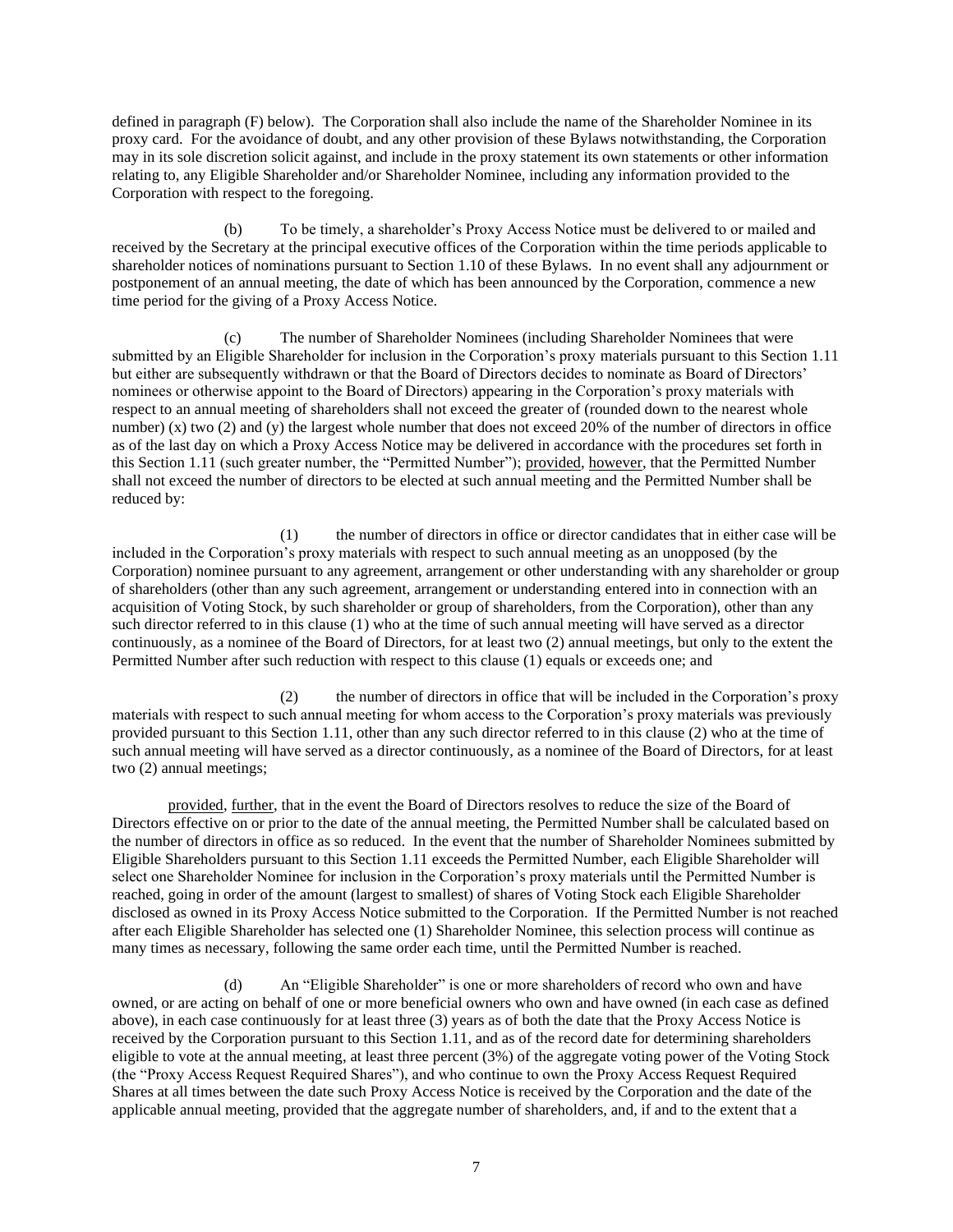shareholder is acting on behalf of one or more beneficial owners, of such beneficial owners, whose share ownership is counted for the purpose of satisfying the foregoing ownership requirement shall not exceed twenty (20). Two or more collective investment funds that are (I) part of the same family of funds and sponsored by the same employer or (II) a "group of investment companies" as such term is defined in Section  $12(d)(1)(G)(ii)$  of the Investment Company Act of 1940 (each of the foregoing, a "Qualifying Fund") shall be treated as one shareholder for the purpose of determining the aggregate number of shareholders in this paragraph (D), provided that each fund included within a Qualifying Fund otherwise meets the requirements set forth in this Section 1.11. No shares may be attributed to more than one group constituting an Eligible Shareholder under this Section 1.11 (and, for the avoidance of doubt, no shareholder may be a member of more than one group constituting an Eligible Shareholder). A record holder acting on behalf of one or more beneficial owners will not be counted separately as a shareholder with respect to the shares owned by beneficial owners on whose behalf such record holder has been directed in writing to act, but each such beneficial owner will be counted separately, subject to the other provisions of this paragraph (D), for purposes of determining the number of shareholders whose holdings may be considered as part of an Eligible Shareholder's holdings. For the avoidance of doubt, Proxy Access Request Required Shares will qualify as such if and only if the beneficial owner of such shares as of the date of the Proxy Access Notice has itself individually beneficially owned such shares continuously for the three-year (3 year) period ending on that date and through the other applicable dates referred to above (in addition to the other applicable requirements being met).

(e) No later than the final date when a nomination pursuant to this Section 1.11 may be timely delivered to the Corporation, an Eligible Shareholder (including each Constituent Holder) must provide the following information in writing to the Secretary of the Corporation:

(1) with respect to each Constituent Holder, the name and address of, and number of shares of Voting Stock owned by, such person;

(2) one or more written statements from the record holder of the shares (and from each intermediary through which the shares are or have been held during the requisite three-year (3 year) holding period) verifying that, as of a date within seven (7) calendar days prior to the date the Proxy Access Notice is delivered to the Corporation, such person owns, and has owned continuously for the preceding three (3) years, the Proxy Access Request Required Shares, and such person's agreement to provide:

(i) within ten (10) days after the record date for the annual meeting, written statements from the record holder and intermediaries verifying such person's continuous ownership of the Proxy Access Request Required Shares through the record date, together with any additional information reasonably requested to verify such person's ownership of the Proxy Access Request Required Shares; and

(ii) immediate notice if the Eligible Shareholder ceases to own any of the Proxy Access Request Required Shares prior to the date of the applicable annual meeting of shareholders;

(3) any information relating to such Eligible Shareholder (including any Constituent Holder) and their respective affiliates or associates or others acting in concert therewith, and any information relating to such Eligible Shareholder's Shareholder Nominee(s), in each case that would be required to be disclosed in a proxy statement and form of proxy or other filings required to be made in connection with solicitations of proxies for the election of such Shareholder Nominee(s) in a contested election pursuant to Section 14 of the Exchange Act and the rules and regulations promulgated thereunder;

(4) a description of all direct and indirect compensation and other material monetary agreements, arrangements and understandings during the past three (3) years, and any other material relationships, between or among the Eligible Shareholder (including any Constituent Holder) and its or their respective affiliates and associates, or others acting in concert therewith, on the one hand, and each of such Eligible Shareholder's Shareholder Nominee(s), and his or her respective affiliates and associates, or others acting in concert therewith, on the other hand, including without limitation all information that would be required to be disclosed pursuant to Rule 404 promulgated under Regulation S-K if the Eligible Shareholder (including any Constituent Holder), or any affiliate or associate thereof or person acting in concert therewith, were the "registrant" for purposes of such rule and the Shareholder Nominee were a director or executive officer of such registrant;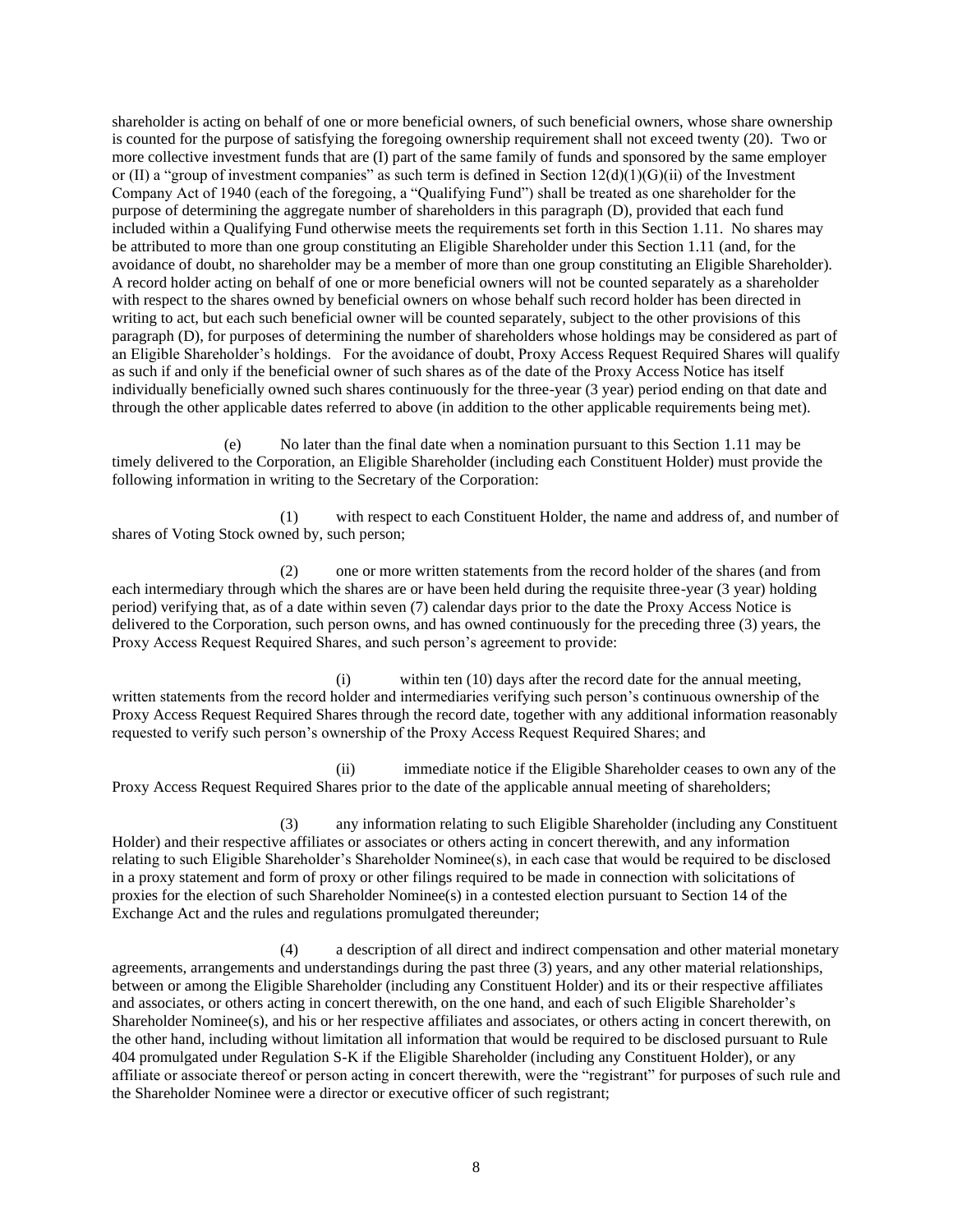(5) a representation that such person:

(i) acquired the Proxy Access Request Required Shares in the ordinary course of business and not with the intent to change or influence control of the Corporation, and does not presently have any such intent;

(ii) has not nominated and will not nominate for election to the Board of Directors at the annual meeting any person other than the Shareholder Nominee(s) being nominated pursuant to this Section 1.11;

(iii) has not engaged and will not engage in, and has not and will not be a "participant" in another person's, "solicitation" within the meaning of Rule 14a-1(l) under the Exchange Act in support of the election of any individual as a director at the annual meeting other than its Shareholder Nominee(s) or a nominee of the Board of Directors;

(iv) has not and will not distribute to any shareholder any form of proxy for the annual meeting other than the form distributed by the Corporation; and

(v) has provided and will provide facts, statements and other information in all communications with the Corporation and its shareholders that are and will be true and correct in all material respects and do not and will not omit to state a material fact necessary in order to make the statements made, in light of the circumstances under which they were made, not misleading, and has otherwise complied and will otherwise comply with all applicable laws, rules and regulations in connection with any actions taken pursuant to this Section 1.11;

(6) in the case of a nomination by a group of shareholders that together is such an Eligible Shareholder, the designation by all group members of one group member that is authorized to act on behalf of all members of the nominating shareholder group with respect to the nomination and matters related thereto, including withdrawal of the nomination; and

(7) an undertaking that such person agrees to:

(i) assume all liability stemming from, and indemnify and hold harmless the Corporation and each of its directors, officers, and employees individually against any liability, loss or damages in connection with any threatened or pending action, suit or proceeding, whether legal, administrative or investigative, against the Corporation or any of its directors, officers or employees arising out of any legal or regulatory violation arising out of the Eligible Shareholder's communications with the shareholders of the Corporation or out of the information that the Eligible Shareholder (including such person) provided to the Corporation; and

(ii) file with the Securities and Exchange Commission any solicitation by the Eligible Shareholder of shareholders of the Corporation relating to the annual meeting at which the Shareholder Nominee will be nominated.

(iii) In addition, no later than the final date when a nomination pursuant to this Section 1.11 may be delivered to the Corporation, a Qualifying Fund whose share ownership is counted for purposes of qualifying as an Eligible Shareholder must provide to the Secretary of the Corporation documentation reasonably satisfactory to the Board of Directors that demonstrates that the funds included within the Qualifying Fund satisfy the definition thereof. In order to be considered timely, any information required by this Section 1.11 to be provided to the Corporation must be supplemented (by delivery to the Secretary of the Corporation) (1) no later than ten (10) days following the record date for the applicable annual meeting, to disclose the foregoing information as of such record date, and (2) no later than the fifth day before the annual meeting, to disclose the foregoing information as of the date that is no earlier than ten (10) days prior to such annual meeting. For the avoidance of doubt, the requirement to update and supplement such information shall not permit any Eligible Shareholder or other person to change or add any proposed Shareholder Nominee or be deemed to cure any defects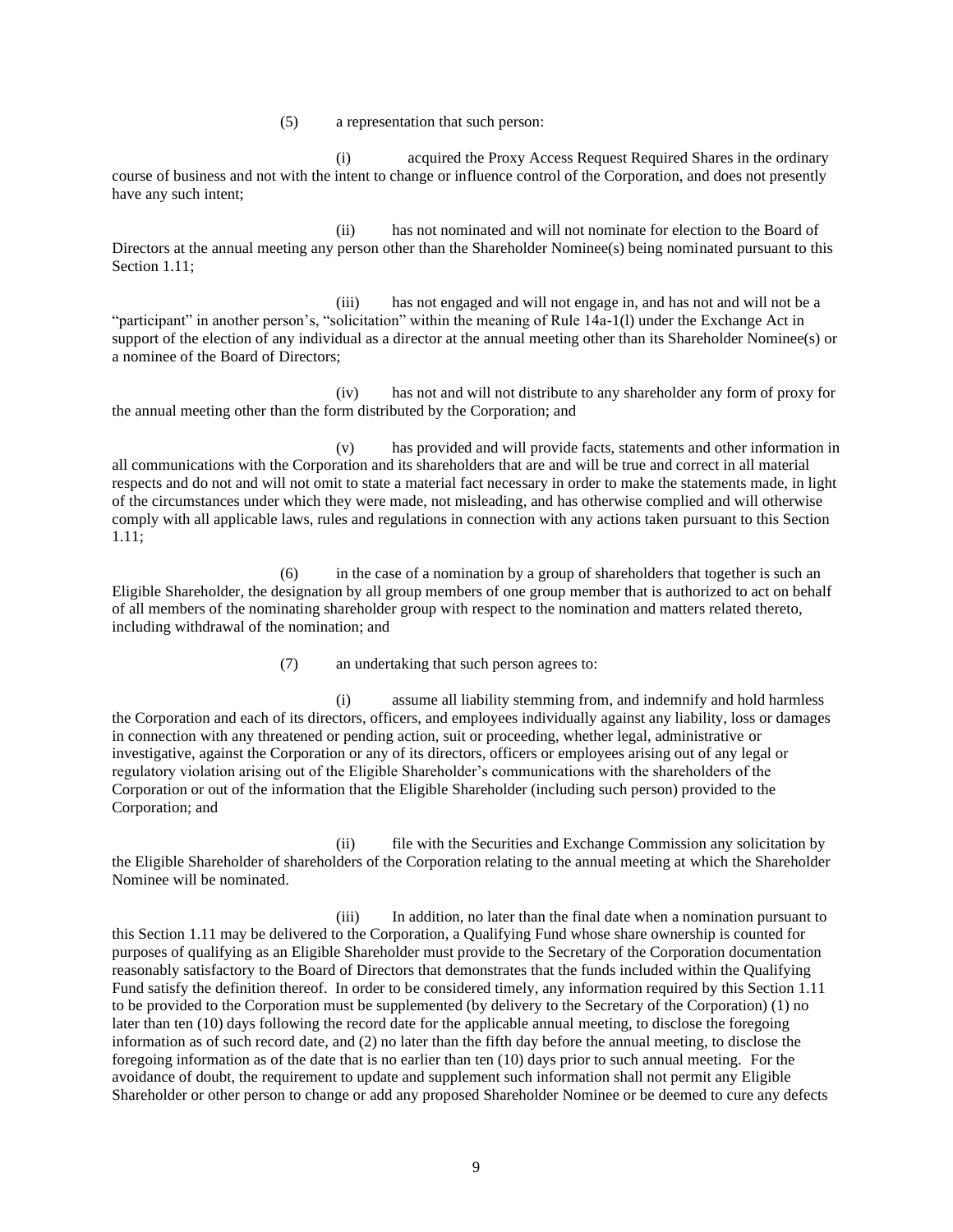or limit the remedies (including without limitation under these Bylaws) available to the Corporation relating to any defect.

(f) The Eligible Shareholder may provide to the Secretary of the Corporation, at the time the information required by this Section 1.11 is originally provided, a written statement for inclusion in the Corporation's proxy statement for the annual meeting, not to exceed five hundred (500) words, in support of the candidacy of such Eligible Shareholder's Shareholder Nominee (the "Statement"). Notwithstanding anything to the contrary contained in this Section 1.11, the Corporation may omit from its proxy materials any information or Statement that it, in good faith, believes:

(i) would violate any applicable law, rule, regulation or listing standard;

(ii) is not true and correct in all material respects or omits to state a material fact necessary in order to make the statements made, in light of the circumstances under which they were made, not misleading; or

(iii) directly or indirectly impugns the character, integrity or personal reputation of, or directly or indirectly makes charges concerning improper, illegal or immoral conduct or associations, without factual foundation, with respect to any person.

(g) No later than the final date when a nomination pursuant to this Section 1.11 may be delivered to the Corporation, each Shareholder Nominee must:

(i) provide an executed agreement, in a form deemed satisfactory by the Board of Directors or its designee (which form shall be provided by the Corporation reasonably promptly upon written request of a shareholder), that such Shareholder Nominee:

> (A) consents to being named in the Corporation's proxy statement and form of proxy card (and will not agree to be named in any other person's proxy statement or form of proxy card) as a nominee and to serving as a director of the Corporation if elected;

> (B) agrees, if elected, to adhere to the Corporation's Corporate Governance Guidelines any other Corporation policies and guidelines applicable to directors; and

(C) is not and will not become a party to any compensatory, payment or other financial agreement, arrangement or understanding with any person or entity in connection with his or her nomination, service or action as a director of the Corporation, or any agreement, arrangement or understanding with any person or entity as to how the Shareholder Nominee would vote or act on any issue or question as a director, in each case that has not been disclosed to the Corporation;

(ii) complete, sign and submit all questionnaires, representations and agreements required by these Bylaws or of the Corporation's directors generally; and

(iii) provide such additional information as necessary to permit the Board of Directors to determine if such Shareholder Nominee:

> (A) is independent under the listing standards of the New York Stock Exchange ("NYSE"), any applicable rules of the Securities and Exchange Commission and any publicly disclosed standards used by the Board of Directors in determining and disclosing the independence of the Corporation's directors;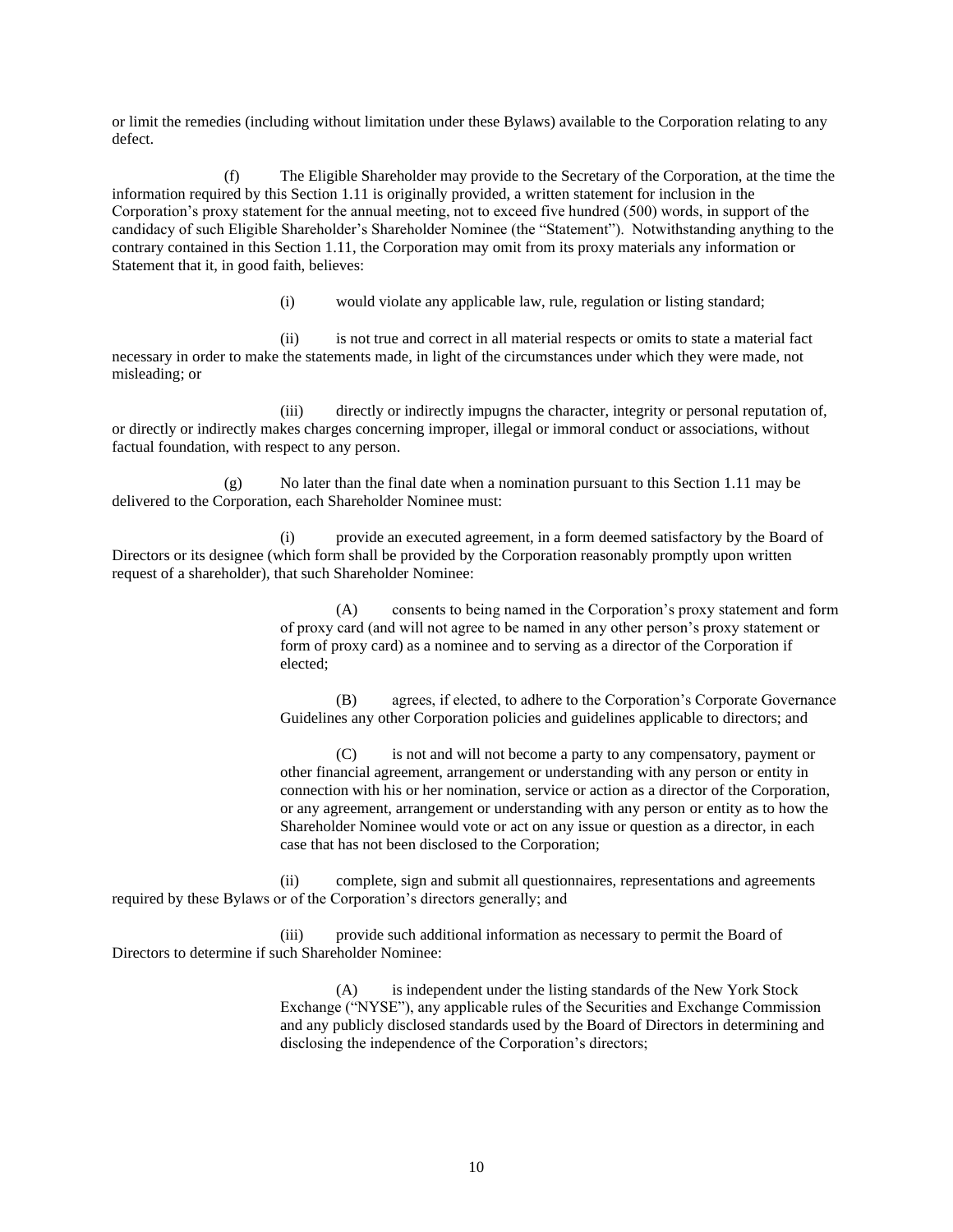(B) has any direct or indirect relationship with the Corporation other than those relationships that have been deemed categorically immaterial pursuant to the standards used by the Corporation for determining director independence;

would, by serving on the Board of Directors, violate or cause the Corporation to be in violation of these Bylaws, the Corporation's Articles of Incorporation, the rules and listing standards of the NYSE or any applicable law, rule or regulation; and

(D) is or has been subject to any event specified in Item 401(f) of Regulation S-K (or successor rule) of the Securities and Exchange Commission.

(E) In the event that any information or communications provided by the Eligible Shareholder (or any Constituent Holder) or the Shareholder Nominee to the Corporation or its shareholders ceases to be true and correct in all material respects or omits a material fact necessary to make the statements made, in light of the circumstances under which they were made, not misleading, each Eligible Shareholder or Shareholder Nominee, as the case may be, shall promptly notify the Secretary of the Corporation of any defect in such previously provided information and of the information that is required to correct any such defect; it being understood for the avoidance of doubt that providing any such notification shall not be deemed to cure any such defect or limit the remedies (including without limitation under these Bylaws) available to the Corporation relating to any such defect.

(h) Any Shareholder Nominee who is included in the Corporation's proxy materials for a particular annual meeting of shareholders but either (1) withdraws from or becomes ineligible or unavailable for election at that annual meeting (other than by reason of such Shareholder Nominee's death or disability), or (2) does not receive votes cast in favor of the Shareholder Nominee's election of at least twenty (20)% of the shares represented in person or by proxy at the annual meeting, will be ineligible to be a Shareholder Nominee pursuant to this Section 1.11 for the next two annual meetings. Any Shareholder Nominee who is included in the Corporation's proxy statement for a particular annual meeting of shareholders, but subsequently is determined not to satisfy the eligibility requirements of this Section 1.11 or any other provision of these Bylaws, the Corporation's Articles of Incorporation or other applicable regulation any time before the annual meeting of shareholders, will not be eligible for election at the relevant annual meeting of shareholders and no other nominee may be substituted by the Eligible Shareholder who nominated such Nominee.

(i) The Corporation shall not be required to include, pursuant to this Section 1.11, a Shareholder Nominee in its proxy materials for any annual meeting of shareholders, or, if the proxy statement already has been filed, to allow the nomination of a Shareholder Nominee, and no vote on such Shareholder Nominee will occur, notwithstanding that proxies in respect of such vote may have been received by the Corporation:

(i) who is not independent under the listing standards of the NYSE, any applicable rules of the Securities and Exchange Commission and any publicly disclosed standards used by the Board of Directors in determining and disclosing independence of the Corporation's directors, in each case as determined by the Board of Directors, who does not meet the audit committee independence requirements under the rules of any stock exchange on which the Corporation's securities are traded and applicable securities laws*,* who is not a "nonemployee director" for the purposes of Rule 16b-3 under the Exchange Act (or any successor rule), or who is not independent for the purposes of the requirements under the FDIC Improvement Act related to designation as an "outside director";

(ii) whose service as a member of the Board of Directors would violate or cause the Corporation to be in violation of these Bylaws, the Corporation's Articles of Incorporation, the rules and listing standards of the NYSE, or any applicable law, rule or regulation;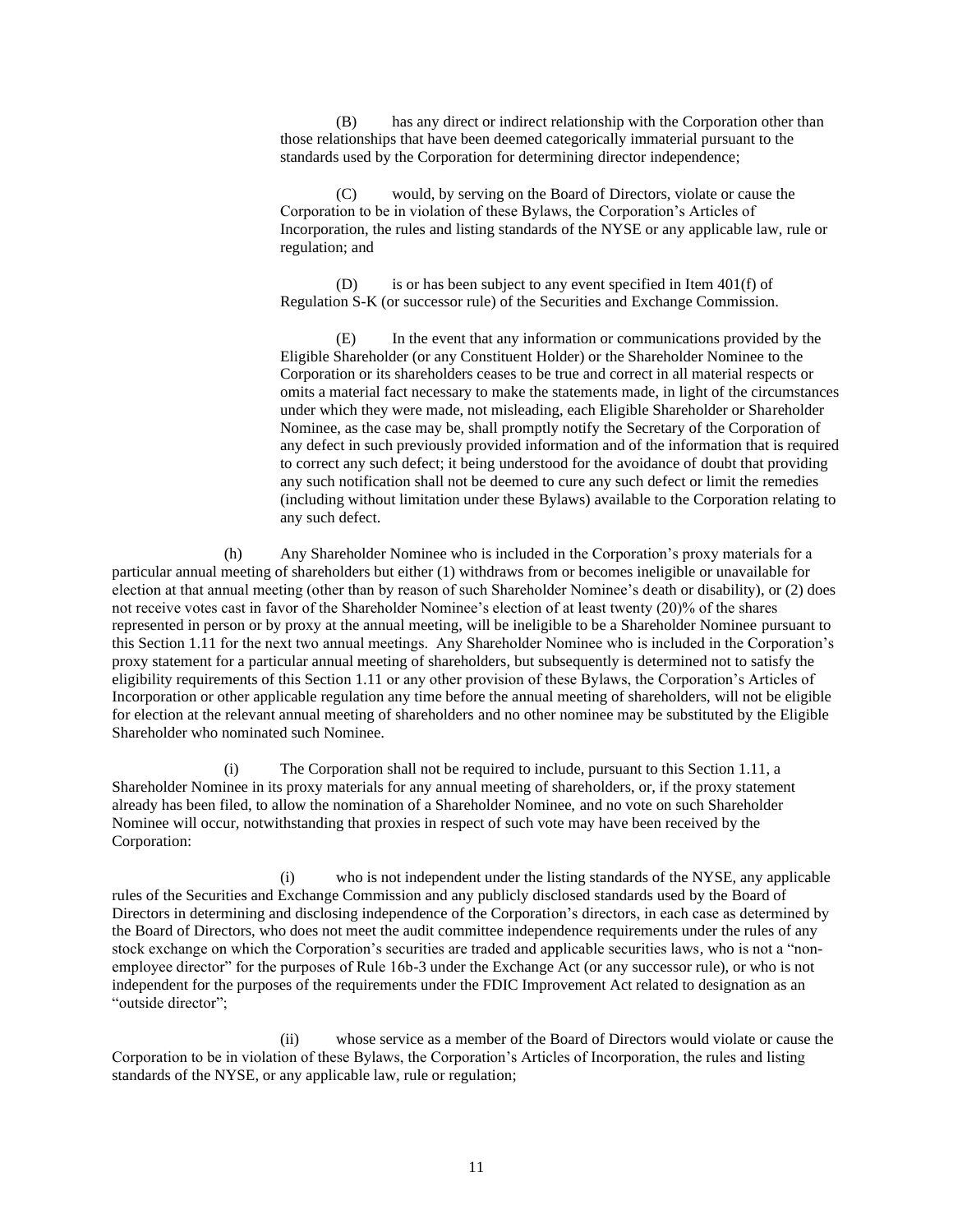(iii) who is or has been, within the past three years, an officer or director of a competitor, as defined in Section 8 of the Clayton Antitrust Act of 1914;

(iv) whose then-current or within the preceding ten (10) years' business or personal interests place such Shareholder Nominee in a conflict of interest with the Corporation or any of its subsidiaries that would cause such Shareholder Nominee to violate any fiduciary duties of directors established pursuant to Indiana law, as determined by the Board of Directors;

(v) who is a named subject of a pending criminal proceeding (excluding traffic violations and other minor offenses) or has been convicted in such a criminal proceeding within the past ten (10) years;

(vi) who is subject to any order of the type specified in Rule 506(d) of Regulation D promulgated under the Securities Act;

(vii) if the Eligible Shareholder (or any Constituent Holder) or applicable Shareholder Nominee otherwise breaches or fails to comply in any material respect with its obligations pursuant to this Section 1.11 or any agreement, representation or undertaking required by this Section 1.11;

(viii) if the Eligible Shareholder ceases to be an Eligible Shareholder for any reason, including but not limited to not owning the Proxy Access Request Required Shares through the date of the applicable annual meeting; or

(ix) if the Corporation receives a notice pursuant to Section 1.10 of these Bylaws that a shareholder intends to nominate a candidate for director at the annual meeting of shareholders;

For the purposes of this paragraph, clauses (i) and (ii) and, to the extent related to a breach or failure by the Shareholder Nominee, clause (iii) will result in the exclusion from the proxy materials pursuant to this Section 1.11 of the specific Shareholder Nominee to whom the ineligibility applies, or, if the proxy statement already has been filed, the ineligibility of such Shareholder Nominee to be nominated; provided, however, that clause (iv) and, to the extent related to a breach or failure by an Eligible Shareholder (or any Constituent Holder), clause (iii) will result in the Voting Stock owned by such Eligible Shareholder (or Constituent Holder) being excluded from the Proxy Access Request Required Shares (and, if as a result the Proxy Access Notice shall no longer have been filed by an Eligible Shareholder, the exclusion from the proxy materials pursuant to this Section 1.11 of all of the applicable shareholder's Shareholder Nominees from the applicable annual meeting of shareholders or, if the proxy statement has already been filed, the ineligibility of all of such shareholder's Shareholder Nominees to be nominated).

## **ARTICLE II**

#### **Board of Directors**

<span id="page-14-1"></span><span id="page-14-0"></span>*SECTION 2.1. General Powers*. The property, affairs and business of the Corporation shall be managed under the direction of the Board of Directors. In addition to the powers and authorities by these Bylaws expressly conferred upon them, the Board of Directors may exercise all such powers of the Corporation and do all such lawful acts and things as are not by statute or by the Articles of Incorporation or by these Bylaws required to be exercised or done by the shareholders.

<span id="page-14-2"></span>*SECTION 2.2. Number and Qualifications*. The number of directors which shall constitute the Board of Directors shall be nine (9), which number may be either increased or diminished by resolution adopted by not less than a majority of the directors then in office; provided that the number may not be diminished below five (5), and no reduction in number shall have the effect of shortening the term of any incumbent director. In the event that the holders of shares of preferred stock become entitled to elect a certain number of directors, the number of directors and the minimum number of directors shall be increased by such number. Neither ownership of stock of the Corporation nor residence in the State of Indiana shall be required as a qualification for a director.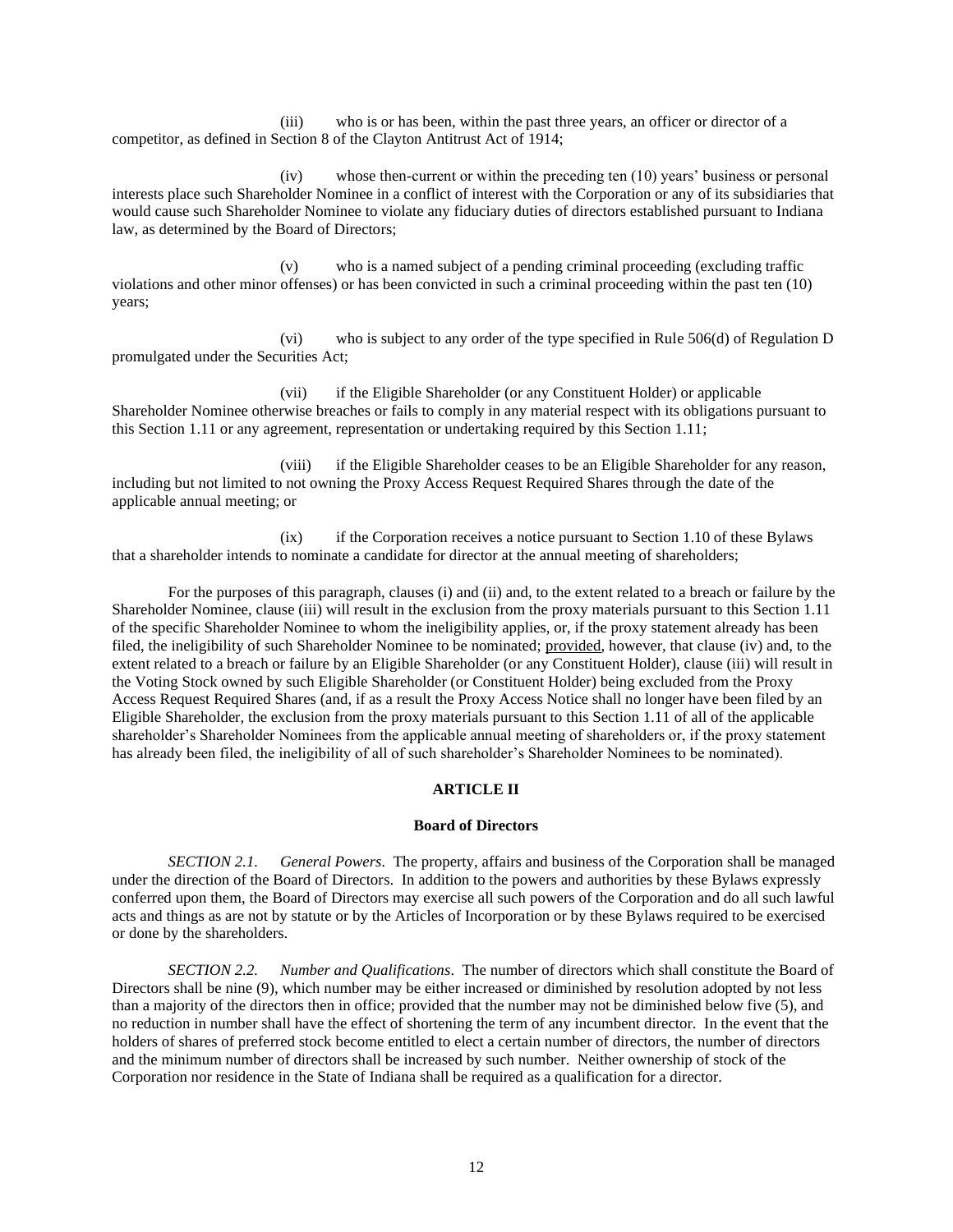<span id="page-15-0"></span>*SECTION 2.3. Classes of Directors and Terms*. The classes of directors and terms shall be divided into three classes as nearly equal in number as possible. Except as provided in Article 9 of the Articles of Incorporation fixing one, two and three year terms for the initial classified board, each class of directors shall be elected for a term of three (3) years. In the event of vacancy, either by death, resignation, or removal of a director, or by reason of an increase in the number of directors, each replacement or new director shall serve for the balance of the term of the class of the director he or she succeeds or, in the event of an increase in the number of directors, of the class to which he or she is assigned. All directors elected for a term shall continue in office until the election and qualification of their respective successors, their death, their resignation in accordance with Section 2.7, their removal in accordance with Section 2.8, or if there has been a reduction in the number of directors until the end of their respective terms. The classes and terms of the directors shall not be governed by IND. CODE §23-1- 33-6(c).

<span id="page-15-1"></span>*SECTION 2.4. Election of Directors*. Subject to the rights of the holders of preferred stock to elect any directors voting separately as a class or series, at each meeting of shareholders, the directors to be elected at the meeting shall be chosen by the plurality of the votes cast by the holders of shares entitled to vote in the election at the meeting, provided a quorum is present. For purposes of this Section 2.4, a "plurality of the votes cast" shall mean that the individuals with the highest number of votes are elected as directors up to the maximum number of directors to be elected.

The election of directors by the shareholders shall be by written ballot if directed by the chairman of the meeting or if the number of nominees exceeds the number of directors to be elected.

Any vacancy on the Board of Directors shall be filled by the affirmative vote of a majority of the remaining directors.

If the holders of preferred stock are entitled to elect any directors voting separately as a class or series, those directors shall be elected by a plurality of the votes cast by the holders of shares of preferred stock entitled to vote in the election at the meeting, provided a quorum of the holders of shares of preferred stock is present.

## *SECTION 2.5. Meetings of Directors*.

<span id="page-15-2"></span>(a) Annual Meeting. Unless otherwise provided by resolution of the Board of Directors, the annual meeting of the Board of Directors shall be held at the place of and immediately following the annual meeting of shareholders, for the purpose of organization, the election of officers and the transaction of such other business as properly may come before the meeting. No notice of the meeting need be given, except in the case an amendment to the Bylaws is to be considered.

(b) Regular Meetings. The Board of Directors by resolution may provide for the holding of regular meetings and may fix the times and places (within or outside the State of Indiana) at which those meetings shall be held. Notice of regular meetings need not be given except when an amendment to the Bylaws is to be considered. Whenever the time or place of regular meetings shall be fixed or changed, notice of this action shall be mailed promptly to each director not present when the action was taken, addressed to the director at his or her residence or usual place of business.

(c) Special Meetings. Special meetings of the Board of Directors may be called by the Chairman of the Board and shall be called by the Secretary at the request of a majority of the directors then in office. Except as otherwise required by statute, notice of each special meeting shall be mailed to each director at his or her residence or usual place of business at least three (3) days before the day on which the meeting is to be held, or shall be sent to the director at such place by facsimile transmission or other form of electronic communication or personally delivered, not later than twelve (12) hours in advance of when the meeting is to be held. The notice shall state the time and place (which may be within or outside the State of Indiana) of the meeting but, unless otherwise required by statute, the Articles of Incorporation or the Bylaws, need not state the purposes thereof.

Notice of any meeting need not be given to any director, however, who shall attend the meeting, or who shall waive notice thereof, before, at the time of, or after the meeting, in a writing signed by the director and delivered to the Corporation. No notice need be given of any meeting at which every member of the Board of Directors shall be present.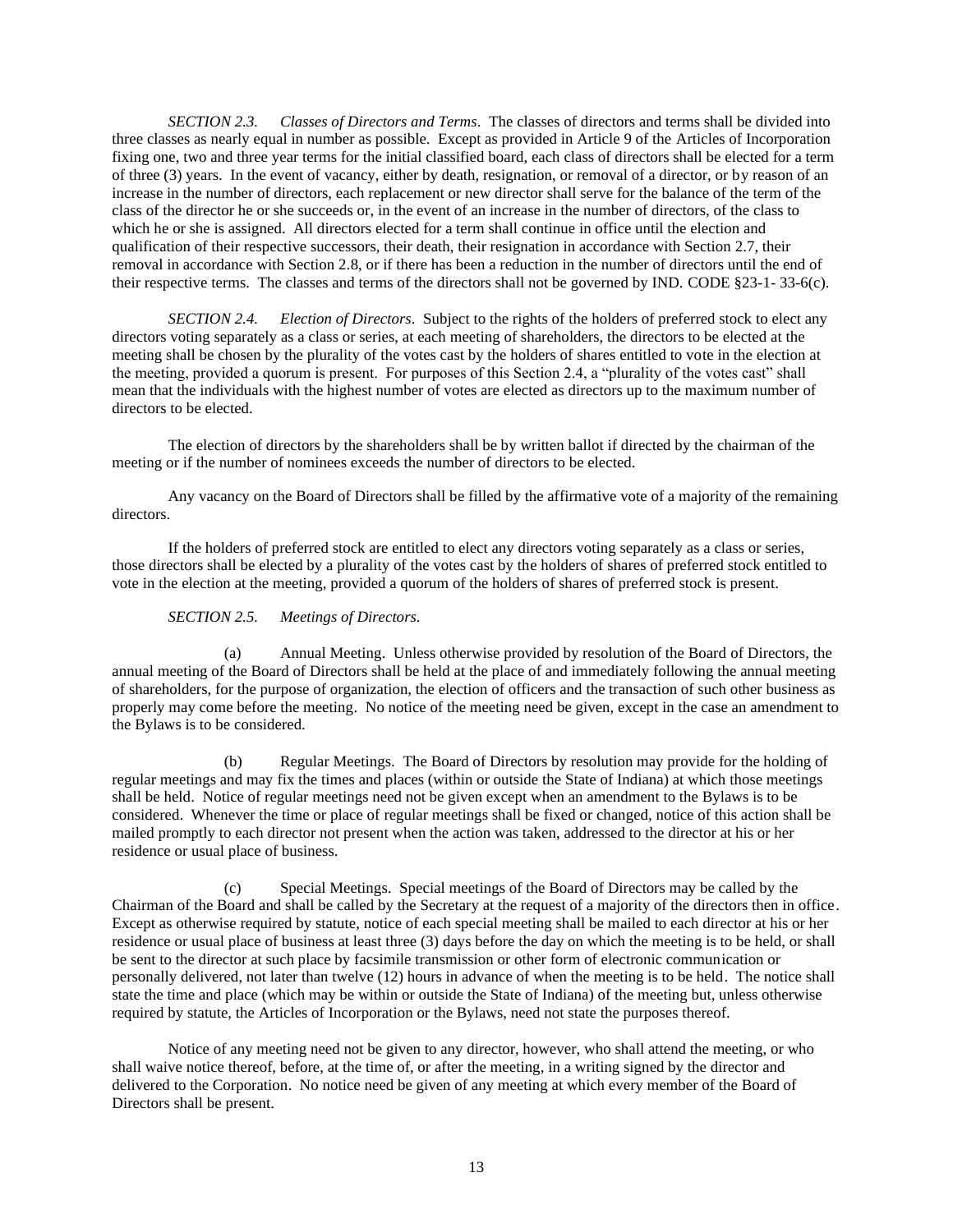<span id="page-16-0"></span>*SECTION 2.6. Quorum and Manner of Acting*. A majority of the actual number of directors established pursuant to Section 2.2, from time to time, shall be necessary to constitute a quorum for the transaction of any business except the filling of vacancies on the Board of Directors under Section 2.4 or voting on a conflict of interest transaction under Section 2.12. The act of a majority of the directors present at a meeting at which a quorum is present, shall be the act of the Board of Directors, unless the act of a greater number is required by statute, by the Articles of Incorporation, or by the Bylaws. Any or all directors may participate in a meeting of the Board of Directors or any committee thereof by means of a conference telephone or similar communications equipment by which all persons participating in the meeting may simultaneously hear each other, and participation in this manner shall constitute presence in person at the meeting. In the absence of a quorum, a majority of the directors present may adjourn the meeting from time to time until a quorum shall be present. No notice of any adjourned meeting need be given.

<span id="page-16-1"></span>*SECTION 2.7. Resignations*. Any director may resign at any time by giving written notice of resignation to the Board of Directors, the Chairman of the Board, the Chief Executive Officer, or the Secretary. Unless otherwise specified in the written notice, the resignation shall take effect upon receipt thereof and unless otherwise specified in it, the acceptance of the resignation shall not be necessary to make it effective.

<span id="page-16-2"></span>*SECTION 2.8. Removal of Directors*. Any director, other than a director elected by holders of preferred stock voting as a class, may be removed from office at any time but only for cause and only upon the affirmative vote of at least sixty-six and two-thirds percent (66 2/3%) of the votes entitled to be cash by holders of all of the outstanding shares of Voting Stock (as defined in Article 9(e) of the Articles of Incorporation), voting together as a single class.

<span id="page-16-3"></span>*SECTION 2.9. Action without a Meeting*. Any action required or permitted to be taken at any meeting of the Board of Directors or of any committee thereof may be taken without a meeting, if taken by all members of the Board of Directors or such committee, as the case may be, evidenced by a written consent signed by all such members and effective on the date, either prior or subsequent to the date of the consent, specified in the written consent, or if no effective date is specified in the written consent, the date on which the consent is filed with the minutes of proceedings of the Board of Directors or committee.

<span id="page-16-4"></span>*SECTION 2.10. Chairman of the Board of Directors*. The Chairman of the Board shall preside at all meetings of the shareholders and of the Board of Directors, if present, and shall have such powers and perform such duties as are assigned to him or her by the Bylaws and by the Board of Directors. At any time in which the Chairman of the Board is unable to discharge the powers and duties of the office, then until such time as the Board shall appoint a new Chairman or determines that the Chairman is able to resume office, temporary authority to perform such duties and exercise such powers shall be granted to the Chief Executive Officer, or if he or she is unable to perform such duties and exercise such powers, to the Board's presiding or lead director (if one shall have been previously selected).

<span id="page-16-5"></span>*SECTION 2.11. Committees*. The Board of Directors may designate from among its members one or more committees. Such committees shall have those powers of the Board of Directors which may by law be delegated to such committees and are specified by resolution of the Board of Directors or by committee charters approved by the Board of Directors.

<span id="page-16-6"></span>*SECTION 2.12. Transactions with Corporation*. No transactions with the Corporation in which one or more of its directors has a direct or indirect interest shall be either void or voidable solely because of such interest if any one of the following is true:

(a) the material facts of the transaction and the director's interest are disclosed or known to the Board of Directors or committee which authorizes, approves, or ratifies the transaction by the affirmative vote or consent of a majority of the directors (or committee members) who have no direct or indirect interest in the transaction and, in any event, of at least two directors (or committee members);

(b) the material facts of the transaction and the director's interest are disclosed or known to the shareholders entitled to vote and they authorize, approve or ratify such transaction by vote; or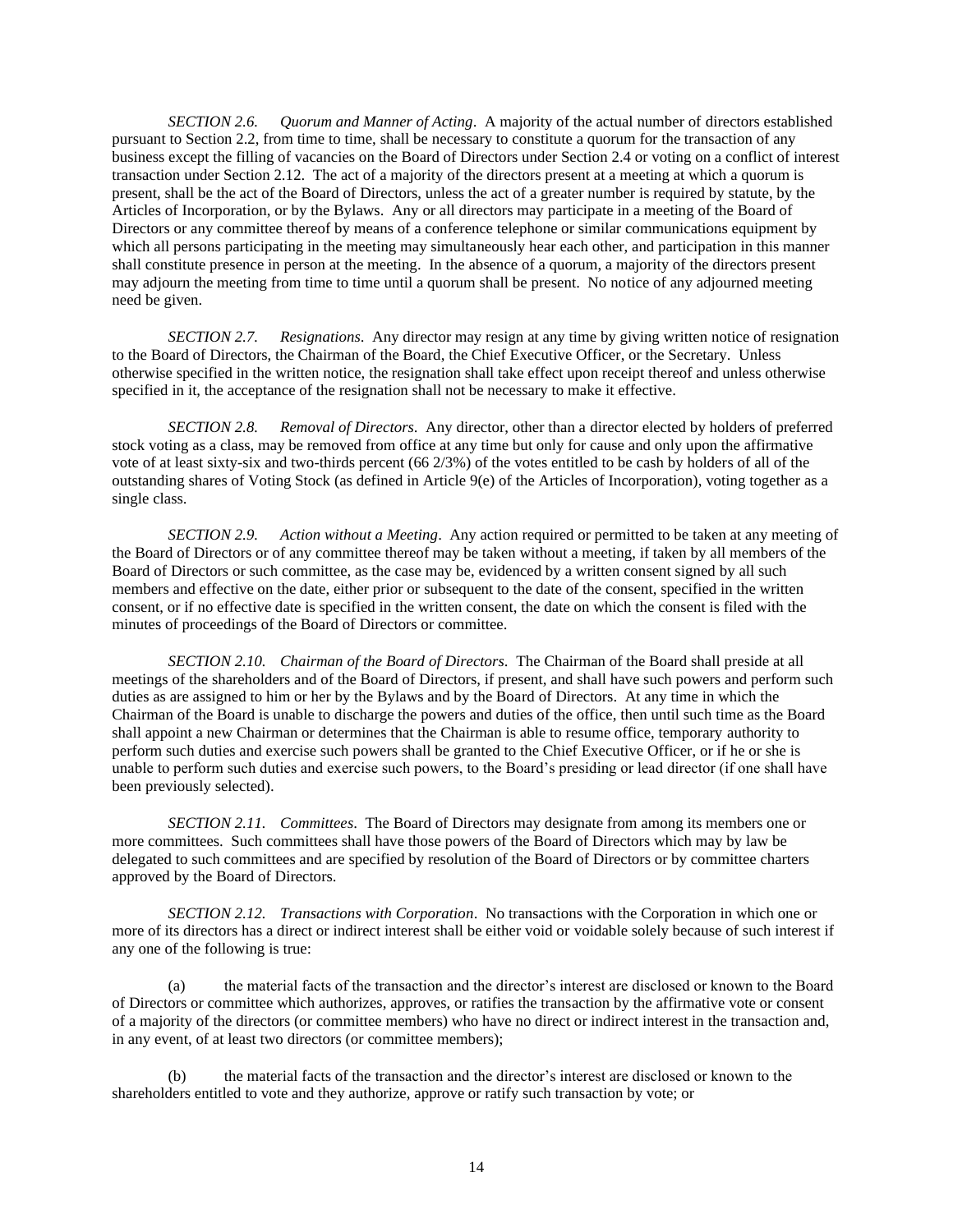(c) the transaction is fair to the Corporation.

If a majority of the directors or committee members who have no direct or indirect interest in the transaction vote to authorize, approve, or ratify the transaction, a quorum is present for purposes of taking action under subsection (a) of this section. The presence of, or a vote cast by, a director with a direct or indirect interest in the transaction does not affect the validity of any actions taken under subsection (a) of this section.

<span id="page-17-0"></span>*SECTION 2.13. Compensation of Directors*. The Board of Directors is empowered and authorized to fix and determine the compensation of directors and additional compensation for such additional services any of such directors may perform for the Corporation.

## **ARTICLE III**

#### **Officers**

<span id="page-17-2"></span><span id="page-17-1"></span>*SECTION 3.1. Chief Executive Officer*. The Board of Directors shall appoint a Chief Executive Officer to serve at the pleasure of the Board of Directors. The Chief Executive Officer shall have general supervisory responsibility over the business of the Corporation and shall see that all orders and resolutions of the Board of Directors are carried into effect. He or she shall be the primary executive officer of the Corporation and shall execute all bonds, mortgages, contracts and other instruments of the Corporation requiring a seal, under the seal of the Corporation, except where required or permitted by law to be otherwise signed and executed and except that the other officers of the Corporation may sign and execute documents when so authorized by these Bylaws, the Board of Directors or the Chief Executive Officer. In the absence or disability of the Chairman of the Board, the Chief Executive Officer shall preside at all meetings of the stockholders and the Board of Directors. The Chief Executive Officer shall also perform such other duties and may exercise such other powers as from time to time may be assigned to him or her by these Bylaws or by the Board of Directors.

<span id="page-17-3"></span>*SECTION 3.2. Chief Financial Officer*. The Board of Directors shall appoint a Chief Financial Officer of the Corporation to serve at the pleasure of the Board of Directors. The Chief Financial Officer shall, subject to the control of the Board of Directors, have the responsibility for maintaining the financial records of the Corporation. He or she shall render from time to time an account of the financial condition of the Corporation. The Chief Financial Officer shall also perform such other duties and may exercise such other powers as from time to time may be assigned to him or her by these Bylaws.

<span id="page-17-4"></span>*SECTION 3.3. Secretary and Assistant Secretaries*. The Board of Directors shall appoint a Secretary of the Corporation to serve at the pleasure of the Board of Directors. The Secretary of the Corporation shall (a) keep minutes of all meetings of the shareholders and of the Board of Directors, (b) authenticate records of the Corporation, (c) give, or cause to be given, notice of all meetings of the shareholders and special meetings of the Board of Directors, and (d) in general, have such powers and perform such other duties as may be assigned to him or her by these Bylaws, as may from time to time be assigned to him or her by the Board of Directors or the Chief Executive Officer and as may be incident to the office of Secretary of the Corporation. If the Secretary shall be unable or shall refuse to cause to be given notice of all meetings of the shareholders and special meetings of the Board of Directors, and if there be no Assistant Secretary, then the Board of Directors may choose another officer to cause such notice to be given. The Secretary shall have custody of the seal of the Corporation and the Secretary or any Assistant Secretary, if there be one, shall have authority to affix the same to any instrument requiring it and when so affixed, it may be attested by the signature of the Secretary or by the signature of any such Assistant Secretary. The Board of Directors may give general authority to any other officer to affix the seal of the Corporation and to attest to the affixing by such officer's signature. The Secretary shall see that all books, reports, statements certificates and other documents and records required by law to be kept or filed are properly kept or filed, as the case may be.

<span id="page-17-5"></span>*SECTION 3.4. Treasurer*. The Treasurer, if any, shall perform such duties and shall have such powers as may from time to time be assigned by the Board of Directors or the Chief Executive Officer. In addition, the Treasurer shall perform such duties and have such powers as are incident to the office of treasurer, including without limitation the duty and power to keep and be responsible for all funds and securities of the Corporation, to deposit funds of the Corporation in depositories selected in accordance with these Bylaws, to disburse such funds as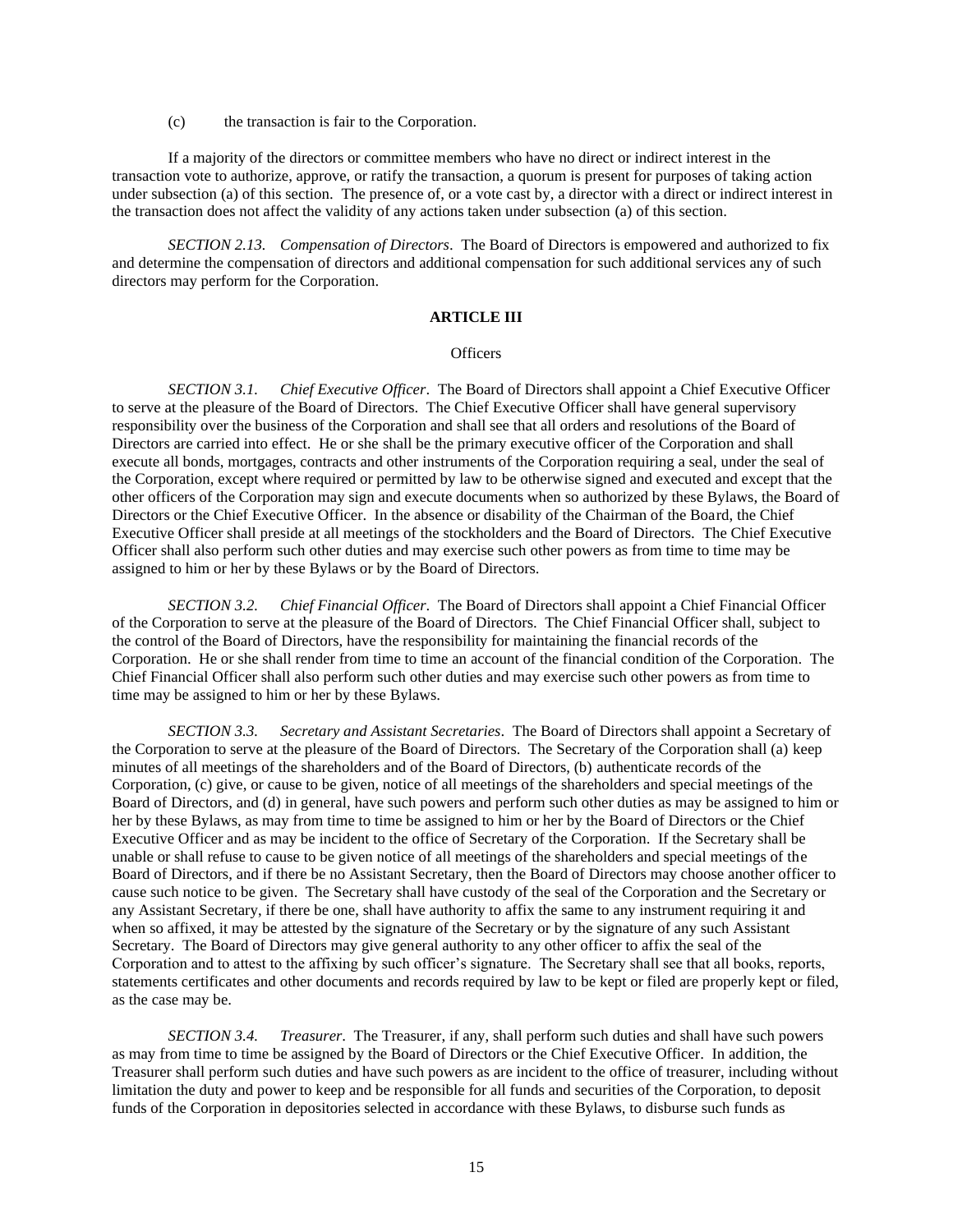authorized by the Board of Directors or the Chief Executive Officer, to make proper accounts of such funds, and to render as required by the Board of Directors statements of all such transactions and of the financial condition of the Corporation.

<span id="page-18-0"></span>*SECTION 3.5. Other Officers*. At any meeting of the Board of Directors, the Board of Directors may elect a President (who may or may not be the Chief Executive Officer), Vice Presidents (who may be designated as Executive Vice Presidents, Senior Vice Presidents or have other similar titles), Assistant Treasurers, Assistant Secretaries or such other officers of the Corporation as the Board of Directors may deem necessary, to serve at the pleasure of the Board of Directors. Other officers elected by the Board of Directors shall have such powers and perform such duties as may be assigned to such officers by or pursuant to authorization of the Board of Directors or by the Chief Executive Officer. Any two (2) or more offices may be held by the same person. The Board of Directors may delegate to any officer the power to appoint any such officers or agents and to prescribe their respective terms of office, powers and duties.

<span id="page-18-1"></span>*SECTION 3.6. Term of Office*. Each officer shall hold office until his or her successor shall have been duly elected and shall have qualified or until his or her death or until he or she shall resign, but, subject to the requirements of the Articles of Incorporation, any officer may be removed in the manner provided in Section 3.8 of these Bylaws.

<span id="page-18-2"></span>*SECTION 3.7. Resignation*. Any officer may resign at any time by giving written notice of such resignation to the Board of Directors, the Chairman of the Board, the Chief Executive Officer or the Secretary of the Corporation. Unless otherwise specified in such written notice, such resignation shall take effect upon receipt thereof and unless otherwise specified in it, the acceptance of the resignation shall not be necessary to make it effective.

<span id="page-18-3"></span>*SECTION 3.8. Removal*. Officers of the Corporation may be removed or suspended, either for or without cause, at any meeting of the Board of Directors called for the purpose, by the vote of a majority of the actual number of directors elected and qualified. The officers and agents elected or appointed in accordance with the provisions of Sections 3.1-3.5 may be removed or suspended, either for or without cause, at any meeting of the Board of Directors at which a quorum be present, by the vote of a majority of the directors present at such meeting, by any officer upon whom such power of removal or suspension shall have been conferred by the Board of Directors, or by any officer to whom the power to appoint such officer has been delegated by the Board of Directors pursuant to Section 3.5. Any removal or suspension shall be without prejudice to the contract rights, if any, of the person so removed or suspended.

<span id="page-18-4"></span>*SECTION 3.9. Vacancies*. A vacancy in any office by reason of death, resignation, removal, disqualification or any other cause, may be filled by the Board of Directors or by an officer authorized under these Bylaws to appoint a person to serve in such office.

## **ARTICLE IV**

#### Execution of Instruments and Deposit of Corporate Funds

<span id="page-18-6"></span><span id="page-18-5"></span>*SECTION 4.1. Execution of Instruments Generally*. All deeds, contracts, and other instruments requiring execution by the Corporation may be signed by the Chairman of the Board, the Chief Executive Officer, the Chief Financial Officer, the Treasurer, the Secretary or any Assistant Treasurer or Assistant Secretary of the Corporation. Authority to sign any deed, contract, or other instrument requiring execution by the Corporation may be conferred by the Board of Directors upon any person or persons whether or not such person or persons be officers of the Corporation. Such person or persons may delegate, from time to time, by instrument in writing, all or any part of such authority to any other person or persons if authorized so to do by the Board of Directors.

<span id="page-18-7"></span>*SECTION 4.2. Notes, Checks, Other Instruments*. All notes, drafts, acceptances, checks, endorsements, and all evidences of indebtedness of the Corporation whatsoever, shall be signed by such officer or officers or such agent or agents of the Corporation and in such manner as the Board of Directors from time to time may determine. Endorsements for deposit to the credit of the Corporation in any of its duly authorized depositories shall be made in such manner as the Board of Directors from time to time may determine.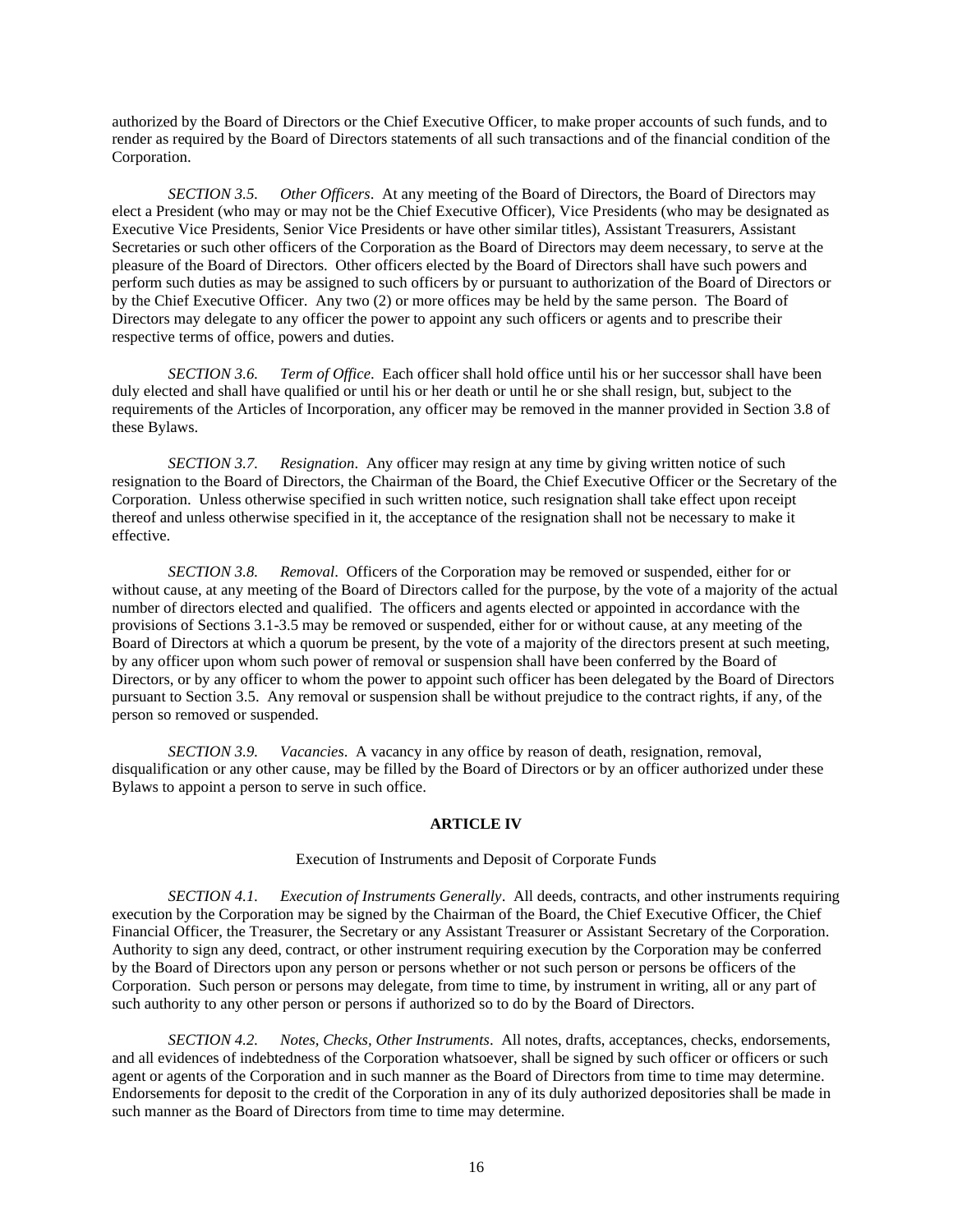<span id="page-19-0"></span>*SECTION 4.3. Proxies*. Proxies, powers of attorney, or consents to vote with respect to shares or units of other corporations or other entities owned by or standing in the name of the Corporation may be executed and delivered from time to time on behalf of the Corporation by the Chairman of the Board, the Chief Executive Officer, the Chief Financial Officer, the President, any Vice President, the Treasurer, any Assistant Treasurer, the Secretary or by any other person or persons thereunto authorized by the Board of Directors. Persons with authority to execute proxies, powers of attorney, or consents under this Section 4.3 may delegate that authority unless prohibited by the Board of Directors.

## **ARTICLE V**

#### Shares

<span id="page-19-2"></span><span id="page-19-1"></span>*SECTION 5.1. Certificates for Shares*. Shares in the Corporation may be issued in book-entry form or evidenced by certificates. However, every holder of shares in the Corporation shall be entitled upon request to have a certificate evidencing the shares owned by the shareholder, signed in the name of the Corporation by the Chairman of the Board, the Chief Executive Officer, President or a Vice President and the Secretary or an Assistant Secretary, certifying the number of shares owned by the shareholder in the Corporation. The signatures of such officers, the signature of the transfer agent and registrar, and the Seal of the Corporation may be facsimiles. In case any officer or employee who shall have signed, or whose facsimile signature or signatures shall have been used on, any certificate shall cease to be an officer or employee of the Corporation before the certificate shall have been issued and delivered by the Corporation, the certificate may nevertheless be adopted by the Corporation and be issued and delivered as though the person or persons who signed the certificate or whose facsimile signature or signatures shall have been used thereon had not ceased to be such officer or employee of the Corporation; and the issuance and delivery by the Corporation of any such certificate shall constitute an adoption thereof. Every certificate shall state on its face (or in the case of book-entry shares, the statements evidencing ownership of such shares shall state) the name of the Corporation and that it is organized under the laws of the State of Indiana, the name of the person to whom it is issued, and the number and class of shares and the designation of the series, if any, the certificate represents, and shall state conspicuously on its front or back that the Corporation will furnish the shareholder, upon written request and without charge, a summary of the designations, relative rights, preferences and limitations applicable to each class and the variations in rights, preferences and limitations determined for each series (and the authority of the Board of Directors to determine variations for future series). Every certificate (or book-entry statement) shall state whether such shares have been fully paid and are non-assessable. If any such shares are not fully paid, the certificate (or book-entry statement) shall be legibly stamped to indicate the percentum which has been paid up, and as further payments are made thereon, the certificate shall be stamped (or book- entry statement updated) accordingly. Subject to the foregoing provisions, certificates representing shares in the Corporation shall be in such form as shall be approved by the Board of Directors. There shall be entered upon the stock books of the Corporation at the time of the issuance or transfer of each share the number of the certificates representing such share (if any), the name of the person owning the shares represented thereby, the class of such share and the date of the issuance or transfer thereof.

<span id="page-19-3"></span>*SECTION 5.2. Transfer of Shares*. Transfer of shares of the Corporation shall be made on the books of the Corporation by the holder of record thereof, or by the shareholder's attorney thereunto duly authorized in writing and filed with the Secretary of the Corporation or any of its transfer agents, and on surrender of the certificate or certificates (if any) representing such shares. The Corporation and its transfer agents and registrars shall be entitled to treat the holder of record of any share or shares the absolute owner thereof for all purposes, and accordingly shall not be bound to recognize any legal, equitable or other claim to or interest in such share or shares on the part of any other person whether or not it or they shall have express or other notice thereof, except as otherwise expressly provided by the statutes of the State of Indiana. Shareholders shall notify the Corporation in writing of any changes in their addresses from time to time.

<span id="page-19-4"></span>*SECTION 5.3. Regulations*. Subject to the provisions of this Article V, the Board of Directors may make such rules and regulations as it may deem expedient concerning the issuance, transfer and regulation of certificates for shares or book-entry shares of the Corporation.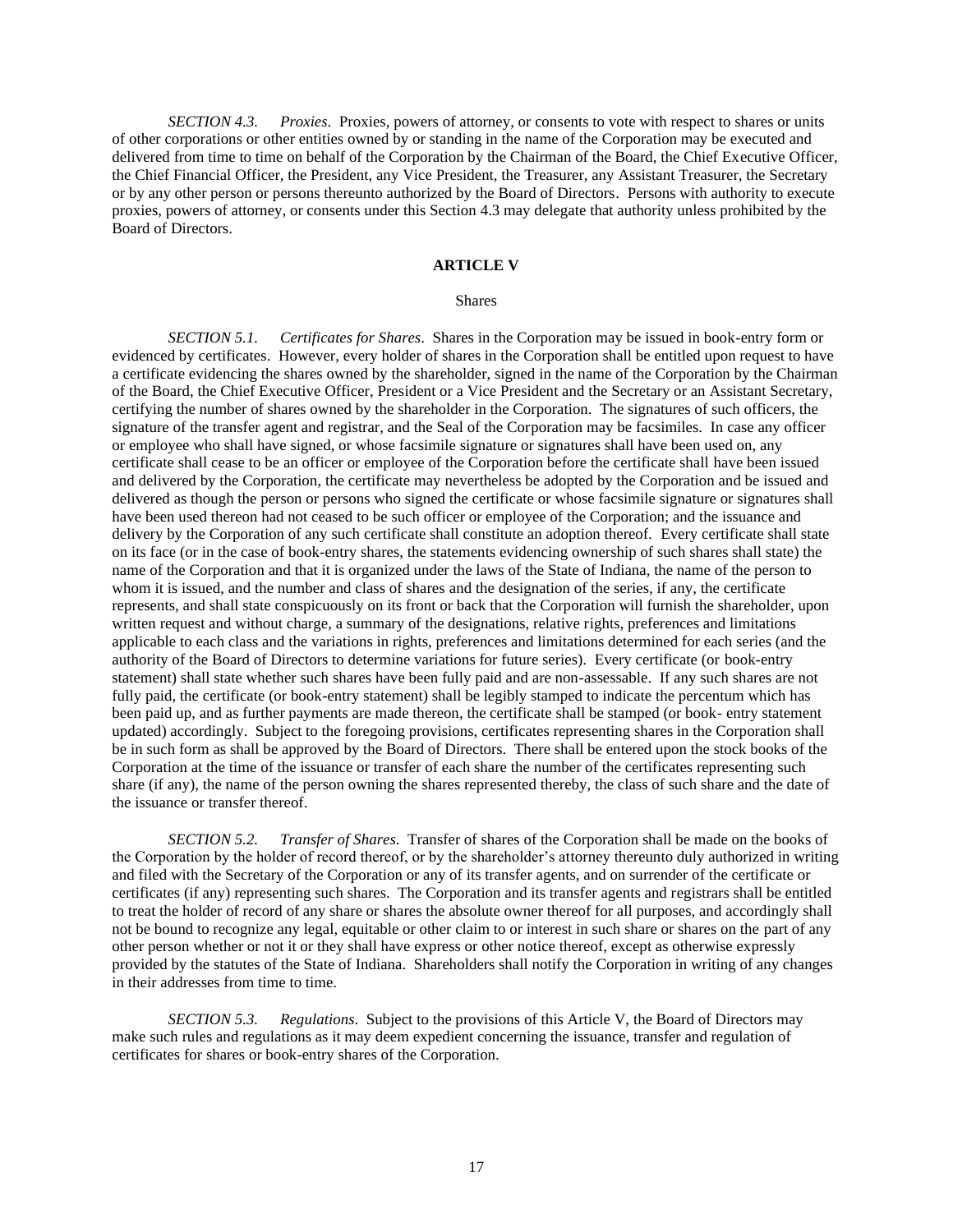<span id="page-20-0"></span>*SECTION 5.4. Transfer Agents and Registrars*. The Board of Directors may appoint one or more transfer agents, one or more registrars, and one or more agents to act in the dual capacity of transfer agent and registrar with respect to the certificates representing shares and the book-entry shares of the Corporation.

<span id="page-20-1"></span>*SECTION 5.5. Lost or Destroyed Certificates*. The holders of any shares of the Corporation shall immediately notify the Corporation or one of its transfer agents and registrars of any loss or destruction of the certificate representing the same. The Corporation may issue a new certificate in the place of any certificate theretofore issued by it alleged to have been lost or destroyed upon such terms and under such regulations as may be adopted by the Board of Directors or the Secretary, and the Board of Directors or Secretary may require the owner of the lost or destroyed certificate or the owner's legal representatives to give the Corporation a bond in such form and for such amount as the Board of Directors or Secretary may direct, and with such surety or sureties as may be satisfactory to the Board of Directors or the Secretary to indemnify the Corporation and its transfer agents and registrars against any claim that may be made against it or any such transfer agent or registrar on account of the alleged loss or destruction of any such certificate or the issuance of such new certificate. A new certificate may be issued without requiring any bond when, in the judgment of the Board of Directors or the Secretary, it is proper so to do.

## **ARTICLE VI**

#### <span id="page-20-2"></span>Indemnification

#### *SECTION 6.1. Right to Indemnification*.

<span id="page-20-3"></span>(a) The Corporation shall, to the fullest extent permitted by applicable law now or hereafter in effect, indemnify any person who is or was a director, officer or employee of the Corporation ("Eligible Person") and who is or was involved in any manner (including, without limitation, as a party or a witness) or is threatened to be made so involved in any threatened, pending or completed investigation, claim, action, suit or proceeding, whether civil, criminal, administrative or investigative (including, without limitation, any action, suit or proceeding by or in the right of the Corporation to procure a judgment in its favor) (a "Proceeding") by reason of the fact that such Eligible Person is or was a director, officer or employee of the Corporation or is or was serving at the request of the Corporation as a director, officer, partner, member, manager, trustee, employee, fiduciary or agent of another corporation, partnership, joint venture, limited liability company, trust or other enterprise (including, without limitation, any employee benefit plan) (a "Covered Entity"), against all expenses (including attorneys' fees), judgments, fines or penalties (including excise taxes assessed with respect to an employee benefit plan) and amounts paid in settlement actually and reasonably incurred by such Eligible Person in connection with such Proceeding.

(b) Notwithstanding Section 6.1(a), the Corporation shall not be obligated to indemnify an Eligible Person with respect to a Proceeding (or part thereof) commenced by such Eligible Person, except with respect to (i) a judicial adjudication or arbitration commenced by the Eligible Person under Section 6.5(e) or (f), as to which the rights to indemnification are provided pursuant Section 6.5(h), or (ii) a Proceeding (or part thereof) that was authorized or consented to by the Board of Directors of the Corporation.

In the event a Proceeding arises out of an Eligible Person's service to a Covered Entity, the indemnification provided by the Corporation under this Article VI shall be secondary to and not pari passu with any indemnification provided by the Covered Entity. However, the Corporation may provide indemnification to the Eligible Person in the first instance, in which case the Corporation shall be subrogated to the extent of such payment to the rights of the Eligible Person with respect to the indemnification provided by the Covered Entity and any insurance coverage maintained by the Covered Entity on behalf of the Eligible Person.

(d) Any right of an Eligible Person to indemnification shall be a contract right and shall include the right to receive, prior to the conclusion of any Proceeding, advancement of any expenses incurred by the Eligible Person in connection with such Proceeding in accordance with Section 6.4.

<span id="page-20-4"></span>*SECTION 6.2. Insurance, Contracts and Funding*. The Corporation may purchase and maintain insurance to protect itself and any Eligible Person against any expense, judgments, fines and amounts paid in settlement as specified in Section 6.1 or incurred by any Eligible Person in connection with any Proceeding referred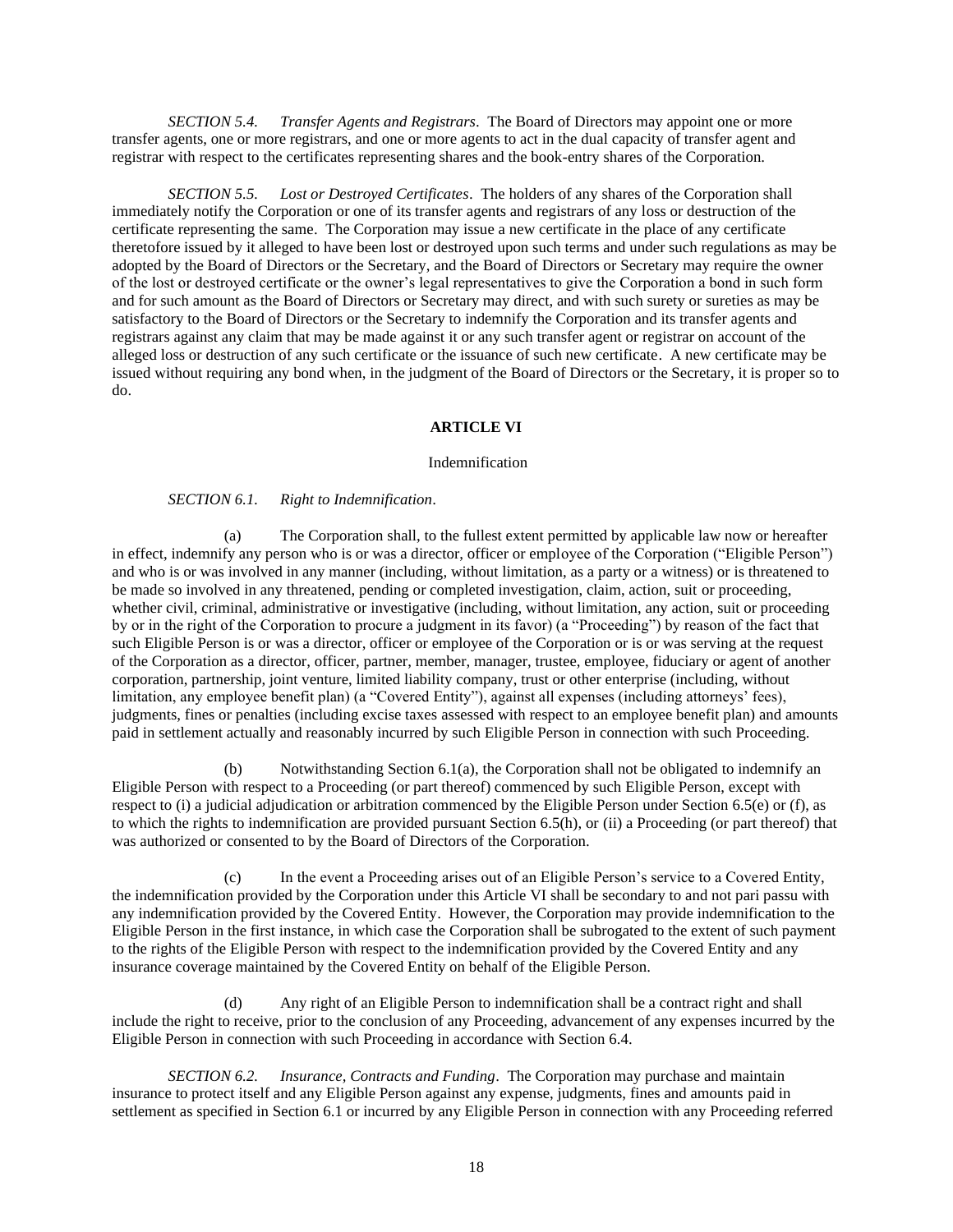to in such section, to the fullest extent permitted by applicable law now or hereafter in effect. The Corporation may enter into agreements with any director, officer, employee or agent of the Corporation or any director, officer, employee, fiduciary or agent of any Covered Entity supplemental to or in furtherance of the provisions of this Article VI and may create a trust fund or use other means (including, without limitation, a letter of credit) to ensure the payment of such amounts as may be necessary to effect indemnification and advancement of expenses as provided in this Article VI.

<span id="page-21-0"></span>*SECTION 6.3. Non-Exclusive Rights; Applicability to Certain Proceedings*. The rights provided in this Article VI shall not be exclusive of any other rights to which any Eligible Person may otherwise be entitled, and the provisions of this Article VI shall inure to the benefit of the heirs and legal representatives of any Eligible Person and shall be applicable to Proceedings commenced or continuing after the adoption of this Article VI, whether arising from acts or omissions occurring before or after such adoption.

## *SECTION 6.4. Advancement of Expenses*.

<span id="page-21-1"></span>(a) Except as provided under Sections 6.4(b) and (c) below, all reasonable expenses incurred by or on behalf of an Eligible Person in connection with any Proceeding shall be advanced to the Eligible Person by the Corporation within sixty (60) days after the receipt by the Corporation of a statement or statements from the Eligible Person complying with this section and Section 6.5 requesting such advance or advances from time to time, whether prior to or after final disposition of such Proceeding, unless a determination has been made pursuant to Section 6.5 that such Eligible Person is not entitled to indemnification. Any such statement or statements shall reasonably evidence the expenses incurred by the Eligible Person and shall include (i) a written representation that, in connection with the matters giving rise to the Proceeding, the Eligible Person was acting in good faith and in what he or she believed to be the best interests of the Corporation or at least not opposed to the best interests of the Corporation, and (ii) a written affirmation or undertaking to repay advances if it is ultimately determined that the Eligible Person is not entitled to indemnification under this Article VI.

(b) Notwithstanding Section 6.4(a), advancement of expenses shall not be mandatory, but shall be permissive at the discretion of the Corporation, for expenses incurred after the Eligible Person's conviction by a trial court of competent jurisdiction of, or plea of guilty or nolo contendere or its equivalent to, a crime arising from the circumstances giving rise to the Proceeding.

(c) Notwithstanding Section 6.4(a), advancement of expenses shall not be mandatory, but shall be permissive at the discretion of the Corporation, for expenses incurred by or on behalf of Eligible Persons for judicial adjudications or arbitrations under Section 6.5(e) or (f).

<span id="page-21-2"></span>*SECTION 6.5. Procedures; Presumptions and Effect of Certain Proceedings; Remedies*. In furtherance, but not in limitation, of the foregoing provisions, the following procedures, presumptions and remedies shall apply with respect to and the right to indemnification and advancement of expenses under this Article VI.

(a) To obtain indemnification under this Article VI, an Eligible Person shall submit to the Secretary of the Corporation a written request, including such documentation and information as is reasonably available to the Eligible Person and reasonably necessary to determine whether and to what extent the Eligible Person is entitled to indemnification (the "Supporting Documentation"). The determination of the Eligible Person's entitlement to indemnification shall be made not later than sixty (60) days after receipt by the Corporation of the written request together with the Supporting Documentation. The Secretary of the Corporation shall, promptly upon receipt of such request, advise the Board in writing of the Eligible Person's request.

(b) An Eligible Person's entitlement to indemnification under this Article VI shall be determined in one of the following methods, such method to be selected by the Board of Directors, regardless of whether there are any Disinterested Directors (as hereinafter defined): (i) by a majority vote of the Disinterested Directors, if they constitute a quorum of the Board; (ii) if a quorum of the Board consisting of Disinterested Directors is not obtainable, by a committee designated by the Board consisting of two (2) or more Disinterested Directors, (iii) by a written opinion of Special Counsel (as hereinafter defined) if a quorum of the Board consisting of Disinterested Directors is not obtainable or, even if obtainable, a majority of such Disinterested Directors so directs; (iii) by the shareholders of the Corporation (but only if a majority of the Disinterested Directors, if they constitute a quorum of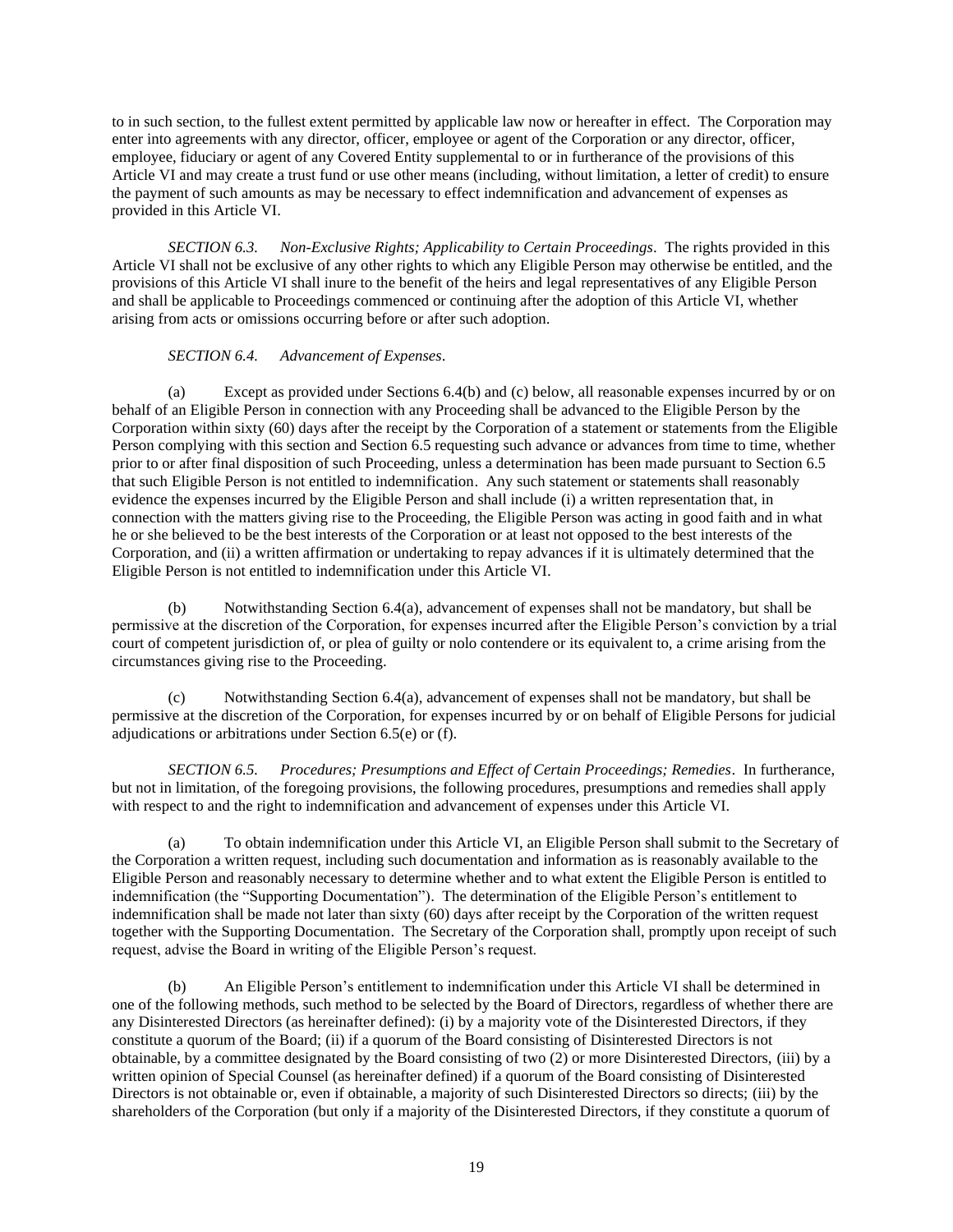the Board, presents the issue of entitlement to the shareholders for their determination); or (iv) as provided in subsection (d).

(c) In the event the determination of entitlement is to be made by Special Counsel, a majority of the Disinterested Directors shall select the Special Counsel, but only Special Counsel to which the Eligible Person does not reasonably object.

(d) In any event, if the person or persons empowered under subsection (b) to determine entitlement shall not have been appointed or shall not have made a determination within sixty (60) days (120 days in the case of a determination to be made by shareholders) after receipt by the Corporation of the request therefor together with the Supporting Documentation, the Eligible Person shall be deemed to be, and shall be, entitled to indemnification and advancement of expenses unless (i) the Eligible Person misrepresented or failed to disclose a material fact in making the request for indemnification or in the Supporting Documentation or (ii) such indemnification is prohibited by law. The termination of any Proceeding or of any claim, issue or matter therein, by judgment, order, settlement or conviction, or upon a plea of nolo contendere or its equivalent, shall not, of itself, adversely affect the right of an Eligible Person to indemnification or create a presumption that the Eligible Person did not act in good faith and in a manner which the Eligible Person reasonably believed to be in or not opposed to the best interests of the Corporation and, with respect to any criminal proceeding, that the Eligible Person had reasonable cause to believe that his or her conduct was unlawful.

(e) In the event that a determination is made that the Eligible Person is not entitled to indemnification (i) the Eligible Person shall be entitled to seek an adjudication of his or her entitlement to such indemnification either, at the Eligible Person's sole option, in (A) an appropriate court of the State of Indiana or any other court of competent jurisdiction or (B) an arbitration to be conducted in Indianapolis, Indiana, by a single arbitrator pursuant to the rules of the American Arbitration Association; and (ii) in any such judicial proceeding or arbitration the Eligible Person shall not be prejudiced by reason of the prior determination pursuant to this Section 6.5.

(f) If a determination shall have been made or deemed to have been made that the Eligible Person is entitled to indemnification, the Corporation shall be obligated to pay the amounts incurred by the Eligible Person within ten (10) days after such determination has been made or deemed to have been made and shall be conclusively bound by such determination unless (i) the Eligible Person misrepresented or failed to disclose a material fact in making the request for indemnification or in the Supporting Documentation or (ii) such indemnification is prohibited by law. In the event that (A) any advancement of expenses is not timely made pursuant to Section 6.4 or (B) payment of indemnification is not made within ten (10) days after a determination of entitlement to indemnification has been made, the Eligible Person shall be entitled to seek judicial enforcement of the Corporation's obligation, to pay to the Eligible Person such advancement of expenses or indemnification. Notwithstanding the foregoing, the Corporation may bring an action, in an appropriate court in the State of Indiana or any other court of competent jurisdiction, contesting the right of the Eligible Person to receive indemnification hereunder due to the occurrence of an event described in clause (i) or (ii) of this subsection (f) (a "Disqualifying Event"); provided, however, that in any such action the Corporation shall have the burden of proving the occurrence of such Disqualifying Event.

(g) The Corporation shall be precluded from asserting in any judicial proceeding or arbitration commenced pursuant to this Section 6.5 that the procedures and presumptions of this Article VI are not valid, binding and enforceable and shall stipulate in any such court or before any such arbitrator that the Corporation is bound by the provisions of this Article VI.

(h) In the event that the Eligible Person seeks a judicial adjudication of or an award in arbitration to enforce his or her rights under, or to recover damages for breach of this Article VI, the Eligible Person shall be entitled to recover from the Corporation, and shall be indemnified by the Corporation, against, any expenses actually and reasonably incurred by the Eligible Person in connection with such adjudication or arbitration if the Eligible Person prevails in such adjudication or arbitration. If it shall be determined in such judicial adjudication or arbitration that the Eligible Person is entitled to receive part but not all of the indemnification or advancement of expenses sought, the expenses incurred by the Eligible Person in connection with such judicial adjudication or arbitration shall be prorated accordingly.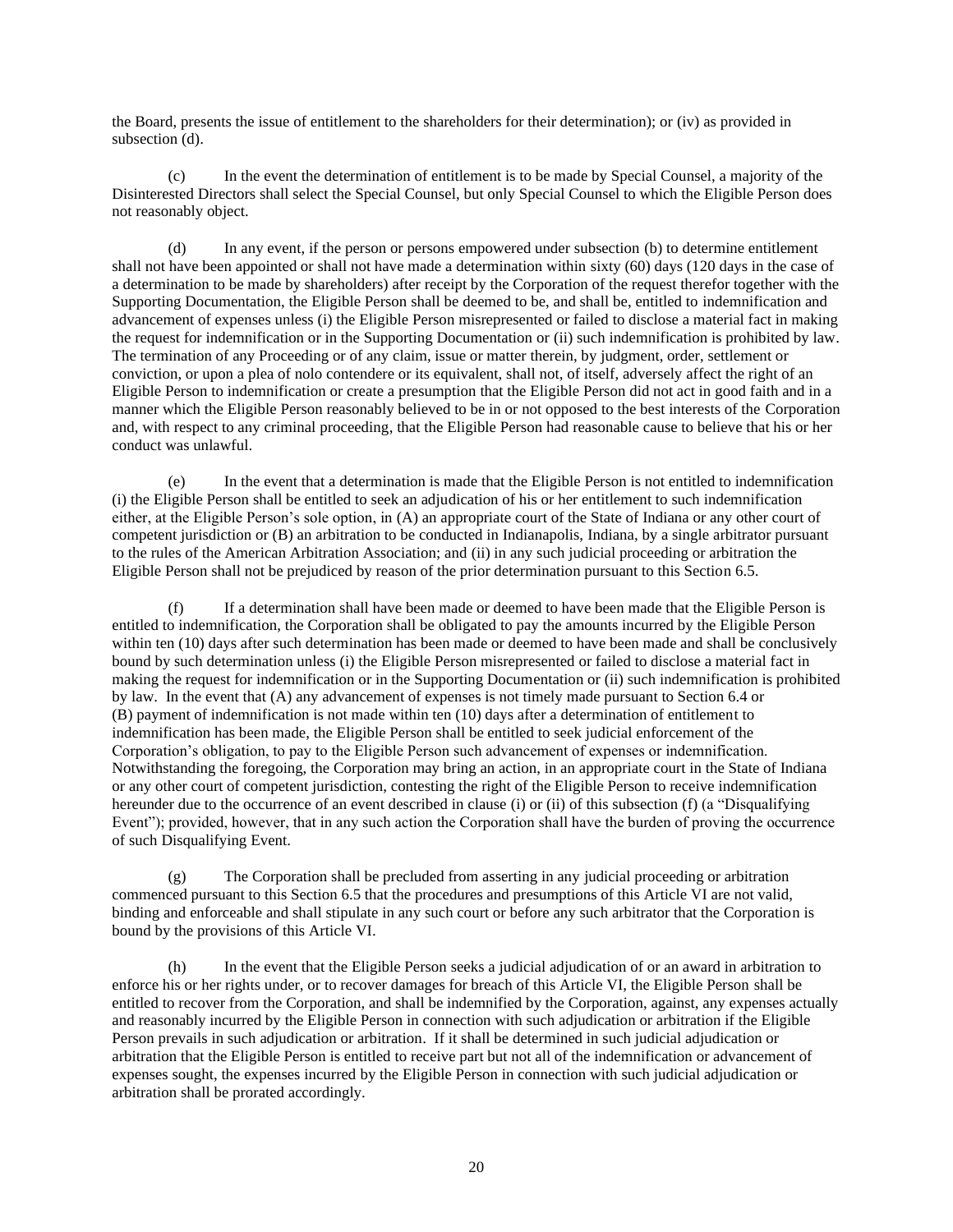*SECTION 6.6. Certain Definitions*. For purposes of this Article VI:

<span id="page-23-0"></span>(a) "Disinterested Director" means a Director who is not or was not a party to the Proceeding in respect of which indemnification is sought by the Eligible Person.

(b) "Special Counsel" means a law firm or a member of a law firm that neither presently is, nor in the past five years has been, retained to represent any other party to the Proceeding giving rise to a claim for indemnification under this Article VI. In addition, any person who, under applicable standards of professional conduct, would have a conflict of interest in representing either the Corporation or the Eligible Person in an action to determine the Eligible Person's rights under this Article VI may not act as Special Counsel.

<span id="page-23-1"></span>*SECTION 6.7. Indemnification of Agents*. Notwithstanding any other provisions of this Article VI, the Corporation may, consistent with the provisions of applicable law, indemnify any person other than a director, officer or employee of the Corporation who is or was an agent of the Corporation and who is or was involved in any manner (including, without limitation, as party or a witness) or is threatened to be made so involved in any threatened, pending or completed Proceeding by reasons of the fact that such person is or was an agent of the Corporation or, at the request of the Corporation, a director, officer, partner, member, manager, employee, fiduciary or agent of a Covered Entity against all expenses (including attorneys' fees), judgments, fines and amounts paid in settlement actually and reasonably incurred by such person in connection with such Proceeding. The Corporation may also advance expenses incurred by such person in connection with any such Proceeding, consistent with the provisions of applicable law.

<span id="page-23-2"></span>*SECTION 6.8. Effect of Amendment or Repeal*. Neither the amendment or repeal of, nor the adoption of a provision inconsistent with, any provision of this Article VI shall adversely affect the rights of any Eligible Person under this Article VI with respect to any Proceeding commenced or threatened prior to such amendment, repeal or adoption of an inconsistent provision without the written consent of such Eligible Person.

<span id="page-23-3"></span>*SECTION 6.9. Severability*. If any of this Article VI shall be held to be invalid, illegal or unenforceable for any reason whatsoever: (a) the validity, legality and enforceability of the remaining provisions of this Article VI (including, without limitation, all portions of any Section of this Article VI containing any such provision held to be invalid, illegal or unenforceable, that are not themselves invalid, illegal or unenforceable) shall not in any way be affected or impaired thereby; and (b) to the fullest extent possible, the provisions of this Article VI (including, without limitation, all portions of any Section of this Article VI containing any such provision held to be invalid, illegal or unenforceable, that are not themselves invalid, illegal or unenforceable) shall be construed so as to give effect to the intent manifested by the provision held invalid, illegal or unenforceable.

## **ARTICLE VII**

## Miscellaneous

<span id="page-23-5"></span><span id="page-23-4"></span>*SECTION 7.1. Corporate Seal*. The Seal of the Corporation shall consist of a circular disk around the circumference of which shall appear the words:

#### "ELANCO ANIMAL HEALTH INCORPORATED, GREENFIELD, INDIANA".

<span id="page-23-6"></span>*SECTION 7.2. Fiscal Year*. The fiscal year of the Corporation shall begin on the first day of January in each year and shall end on the thirty-first day of the following December.

<span id="page-23-7"></span>*SECTION 7.3. Exclusive Forum*. Unless the Corporation consents in writing to the selection of an alternative forum, to the fullest extent permitted by law, a state court located within Hancock County, Indiana or Marion County, Indiana or, if no such state court has jurisdiction, the federal district court for the Southern District of Indiana, shall be the sole and exclusive forum for (i) any derivative action or proceeding brought on behalf of the Corporation, (ii) any action asserting a claim of breach of a fiduciary duty owed by any director or officer or other employee or shareholder of the Corporation (iii) any action asserting a claim against the Corporation or any director or officer or other employee of the corporation arising pursuant to any provision of the Indiana Business Corporation Law, as amended from time to time, or the Articles of Incorporation or these Bylaws (as either may be amended